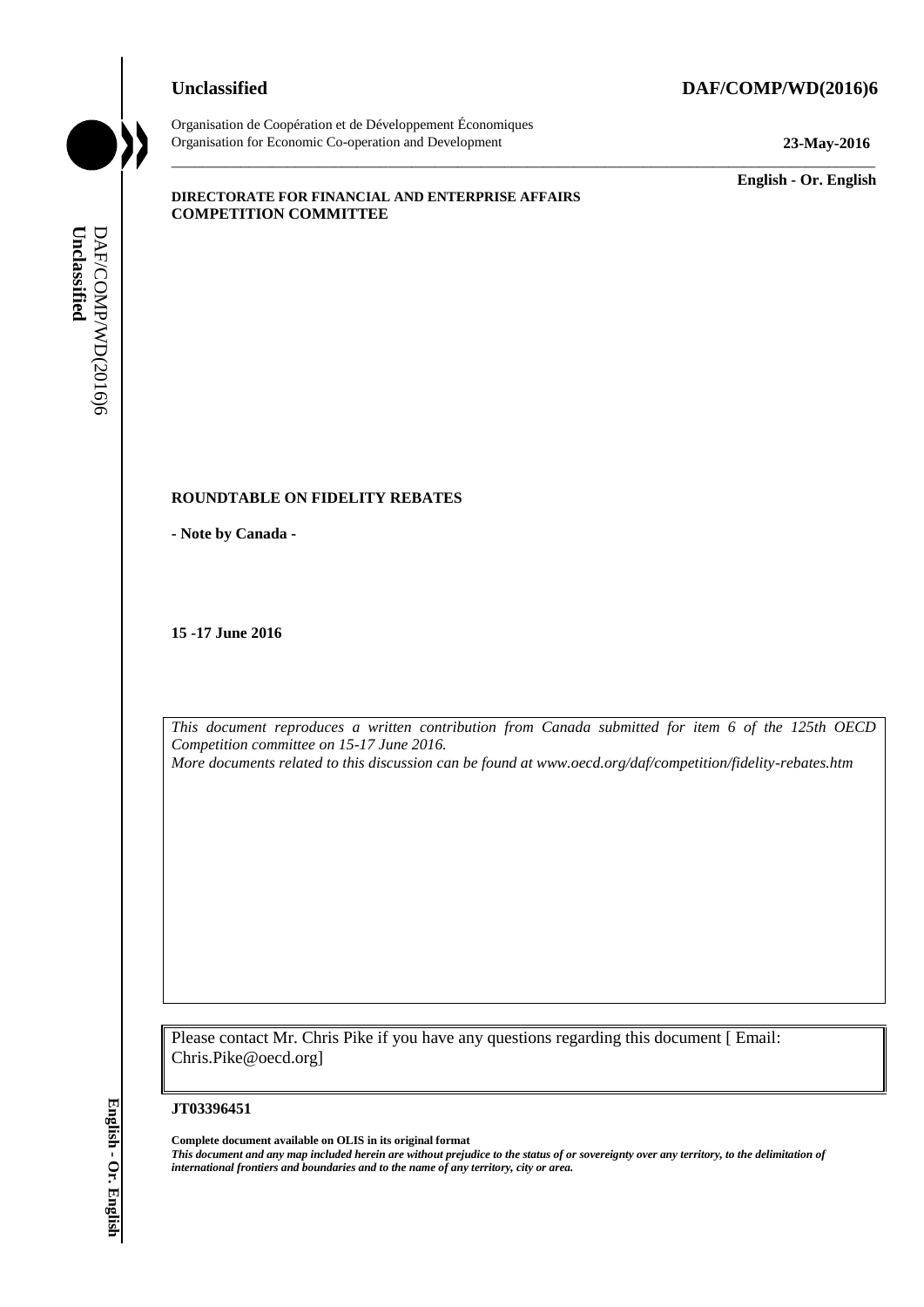# **1. Introduction**

1. Canada's Competition Bureau (the "Bureau") is pleased to provide this submission to the OECD Competition Committee's 15-17 June 2016 Roundtable on "Fidelity Rebates". The Bureau is an independent law enforcement agency that is headed by the Commissioner of Competition (the "Commissioner"), and is responsible for the administration and enforcement of the *Competition Act*<sup>1</sup> (the "Act") and other relevant legislation.<sup>2</sup> In carrying out its legislative mandate, the Bureau strives to ensure that Canadian businesses and consumers have the opportunity to prosper in a competitive and innovative marketplace.

2. The aim of this submission is to provide an overview of the Bureau's experience with investigating alleged anti-competitive fidelity rebate programs. The submission provides: (1) background information, including terminology and presumptions of competitive effects of fidelity rebates, (2) the analytical framework applicable to fidelity rebates, including the relevant statutory provisions, economic analytical framework, and past cases involving fidelity rebates, and (3) policy considerations guiding the Bureau's decisions regarding prioritization of investigations.

 $\overline{a}$ 1 *Competition Act*, RSC, 1985. c. C-34, as amended.

<sup>2</sup> The Competition Bureau is also responsible for the administration and enforcement of the *Consumer Packaging and Labelling Act* RSC, 11985, c. C-38 (non-food products), the *Textile Labelling* Act RSC, 1985, c. T-10, and the *Precious Metals Marking Act*, RSC, 1985, c. P-19.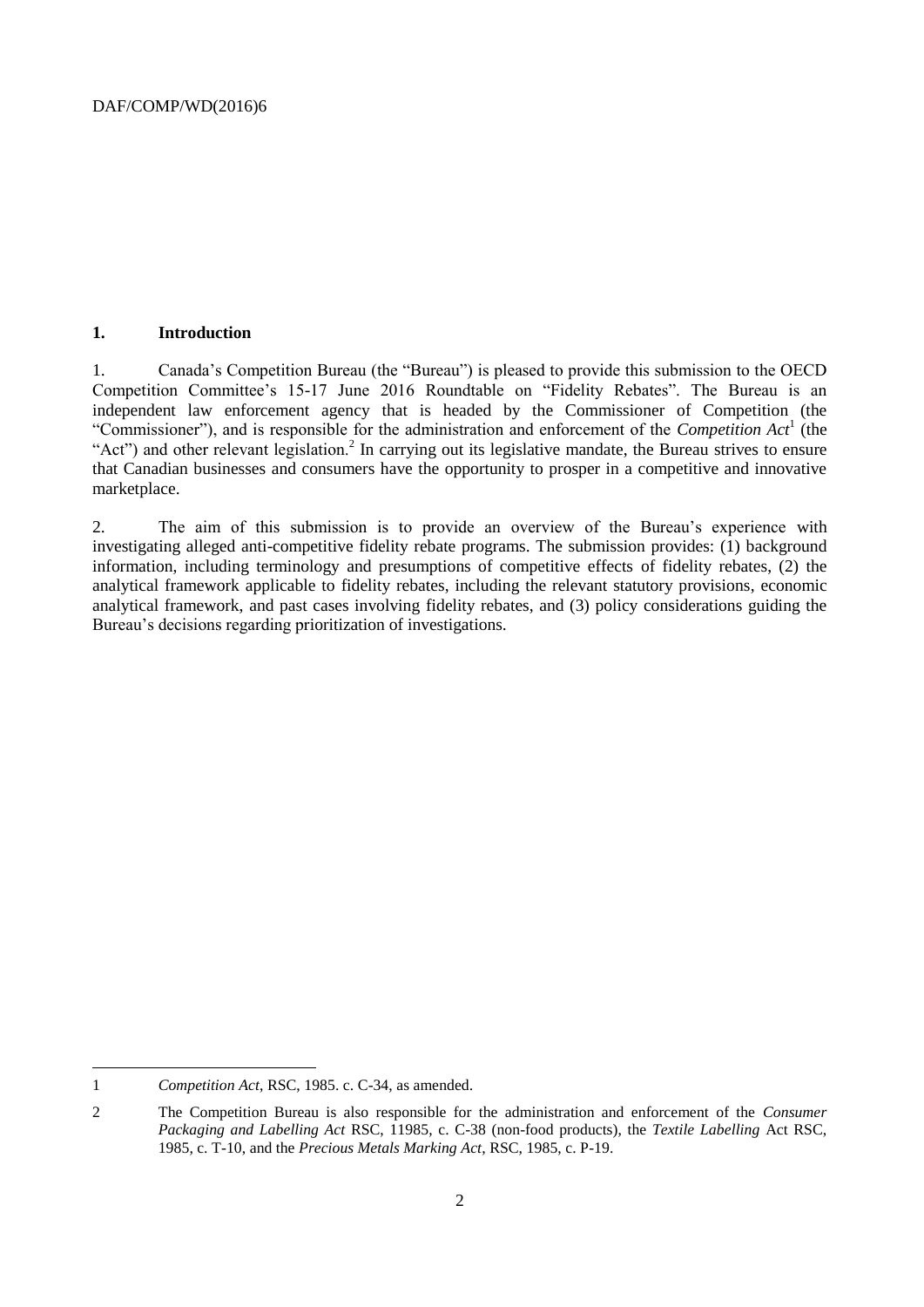# **2. Context on Fidelity Rebate Investigations**

# *2.1 Terminology*

 $\overline{a}$ 

3. The Bureau, in enforcing the Act, evaluates allegations on a case-by-case basis in the context of structural, factual and market-specific conditions. Although the Act does not expressly define fidelity rebates or other share-of-needs rebates,<sup>3</sup> the Bureau can, and does, investigate alleged anti-competitive effects resulting from the same, and may do so under certain civil provisions of the Act. For the purposes of this submission, the term "fidelity rebate," unless otherwise defined, shall refer to programs whereby sellers offer buyers a rebate or discount that is conditional on the buyer demonstrating loyalty in the purchases they make.

# *2.2 Presumptions on Competitive Effects*

4. The Bureau does not have presumptions specific to fidelity rebates given the ambiguous competitive effects relating to such programs. The basic operating assumption of the Bureau is that competition is good for both business and consumers, and the Bureau is typically not concerned with conduct that encourages competitors to compete more effectively. However, conduct that creates, preserves, or enhances market power by erecting or strengthening barriers to expansion or entry, thus making it more difficult for competitors or potential competitors from challenging the market power of that firm, may prompt further investigation.

5. The Bureau's stance with respect to fidelity rebates recognizes that they can be considered a legitimate form of price competition. The Bureau believes that fidelity rebates are common and can be procompetitive in certain circumstances. For instance, the Bureau has argued in that past that fidelity rebates can be pro-competitive where they: (1) benefit consumers through lower prices, and (2) generate efficiencies, such as encouraging supplying firms to invest in marketing and development of new products, and encouraging distributors to concentrate efforts on promoting the supplier's products. These activities could increase interbrand competition.<sup>4</sup>

6. In other circumstances, fidelity rebates can be anti-competitive. For example, suppliers may use fidelity rebates to discourage buyers from trading with a rival supplier, which could occur where the supplier's rebate is conditional upon the buyer purchasing most or all of their requirements from the supplier. If a sufficient number of buyers are induced by the fidelity rebate to switch their purchasing behaviour, a large share of the relevant market could be foreclosed to the rival supplier, and have the effect of raising the rival supplier's costs (for example, by the competitor's loss of economies of scale associated with such foreclosure). In those instances, fidelity rebates may attract scrutiny under the Act.

<sup>3</sup> Secretariat, Directorate for Financial and Enterprise Affairs Competition Committee, "Fidelity Rebates", Background note by the Secretariat (DAF/COMP(2016)5), para 7.

<sup>4</sup> The Commissioner of Competition v. Canada Pipe Company Ltd., 2005 Comp. Trib. 3 ("Canada Pipe Tribunal Decision") (Expert Affidavit of Thomas W. Ross filed August 26, 2004) at Para 86.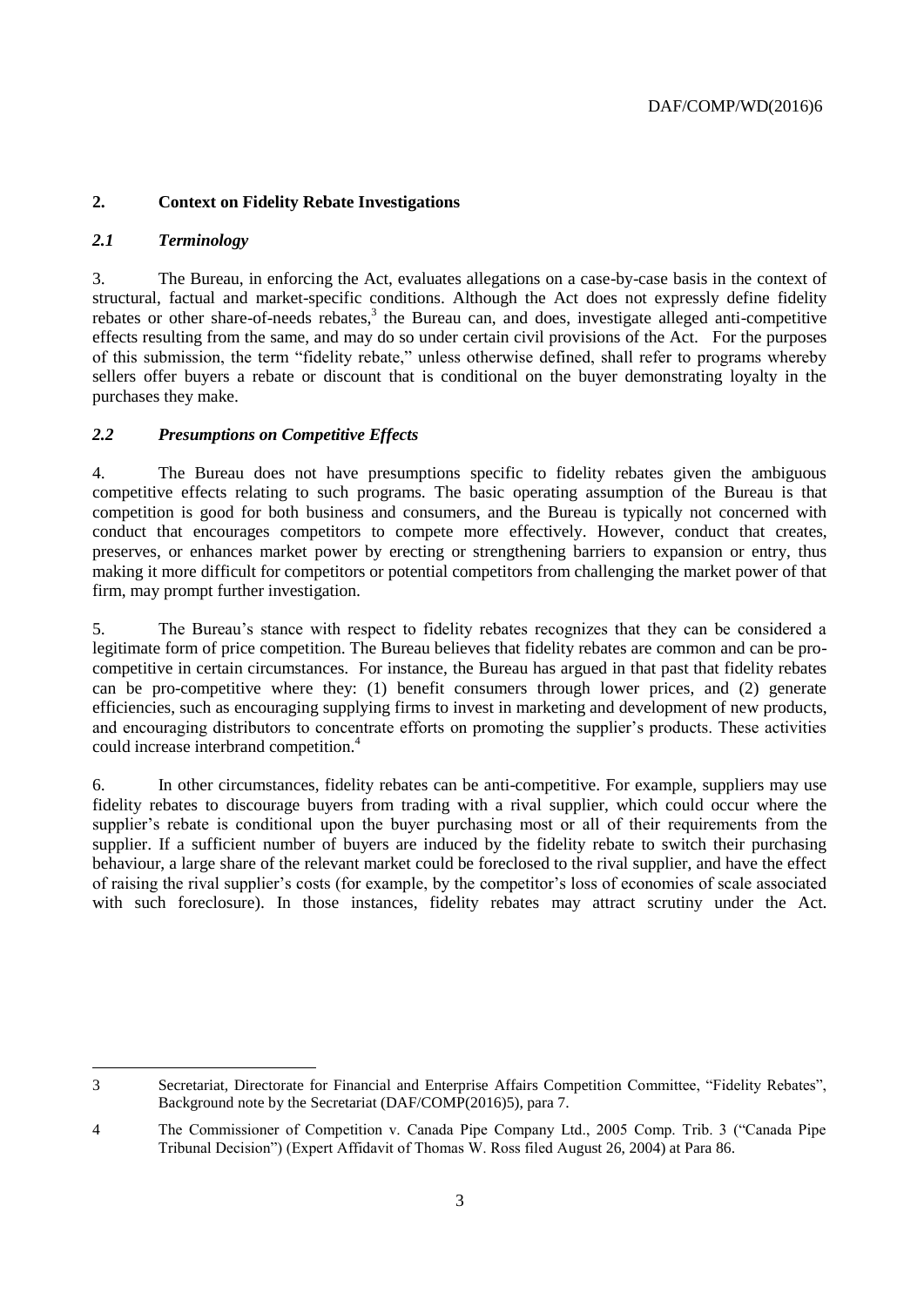# **3. Assessing the Competitive Effects of Fidelity Rebates**

# *3.1 Legislative Framework*

7. The Act does not expressly refer to fidelity rebates, nor does it include provisions specific to fidelity rebates. However, fidelity rebates may be reviewable under certain provisions aimed at preventing restrictive trade practices. Specifically, fidelity rebates may be reviewable as exclusive dealing (pursuant to section 77 of the Act) or as an abuse of dominant position (pursuant to sections 78 and 79 of the Act). In many instances, they may be reviewed under both provisions. These provisions are attached hereto as Appendix "A".

# *3.1.1 Exclusive Dealing - Section 77 of the Act*

8. The exclusive dealing provision was introduced to address situations where the practice of exclusive dealing "deprives the market of products which are in demand and which would produce needed price competition in the market."<sup>5</sup> The Act defines exclusive dealing as a practice where the customer is coerced or induced "to deal only or primarily in products" of a supplier.<sup>6</sup>

9. The requisite elements of exclusive dealing under the Act are: (1) the practice must be engaged in by a "major supplier"<sup>7</sup> or it must be "widespread in a market"; (2) the practice must impede entry into or expansion of a firm, product or sales, or otherwise have an exclusionary effect; and (3) the practice must have, or be likely to, result in a substantial lessening of competition.<sup>8</sup>

# *3.1.2 Abuse of Dominance - Sections 78 and 79 of the Act*

10. The abuse of dominance provisions guard against anti-competitive conduct by firms with market power, and promote conditions under which firms are afforded an opportunity to succeed or fail on the basis of their respective ability to compete. The Act does not seek to establish equality among competitors.<sup>9</sup>

11. To establish an abuse of dominant position contrary to the Act, the Commissioner must show that: (1) one or more persons substantially or completely controls a class or species of business, which is synonymous with having market power in the relevant market(s); (2) the person or persons with market power must have engaged in or be engaging in a practice of anti-competitive acts; and (3) the practice of

<sup>5</sup> Bureau of Competition Policy, Consumer and Corporate Affairs, Stage 1, Competition Policy, Background Papers, Ottawa, April 1976, page 9.

<sup>6</sup> s. 77(1) of the Act.

<sup>7</sup> The Tribunal in the Director of Investigation and Research v The NutraSweet Company (CT-1989-002) ("NutraSweet") adopted the definition of "major supplier" by the Restrictive Trade Practices Commission in Director of Investigation and Research v. Bombardier Ltd. (198), 53 CPR (2d) 47 at 55 which stated that a major competitor is "one whose actions are taken to have an appreciable or significant impact on the markets where it sells (see para 165).

<sup>8</sup> s. 77(2) of the Act.

<sup>9</sup> Competition Bureau Canada, "The Abuse of Dominance Provisions – Enforcement Guidelines", online: (2012) < [http://www.competitionbureau.gc.ca/eic/site/cb-bc.nsf/vwapj/cb-abuse-of-dominance-provisions](http://www.competitionbureau.gc.ca/eic/site/cb-bc.nsf/vwapj/cb-abuse-of-dominance-provisions-e.pdf/$FILE/cb-abuse-of-dominance-provisions-e.pdf)[e.pdf/\\$FILE/cb-abuse-of-dominance-provisions-e.pdf>](http://www.competitionbureau.gc.ca/eic/site/cb-bc.nsf/vwapj/cb-abuse-of-dominance-provisions-e.pdf/$FILE/cb-abuse-of-dominance-provisions-e.pdf) "AOD Enforcement Guidelines," page 1.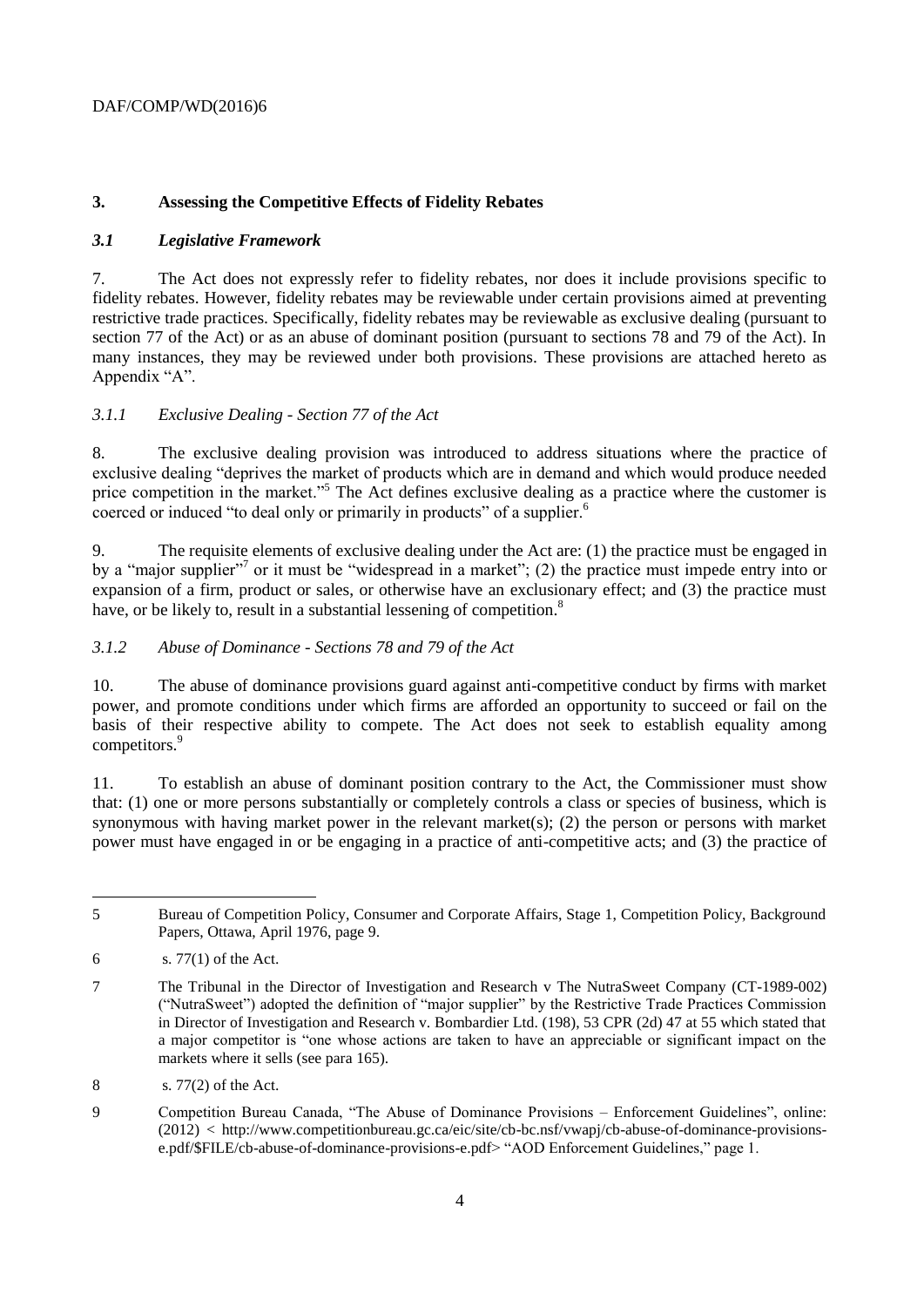anti-competitive acts must have had, be having, or be likely to have the effect of preventing or lessening competition substantially in a market.<sup>10</sup>

12. While the Act does not expressly define an anti-competitive act, the statute provides a nonexhaustive, illustrative list of anti-competitive acts.<sup>11</sup> Further, the courts have defined an anti-competitive act as one that has as its purpose an intended predatory, exclusionary, or disciplinary effect on a competitor.<sup>12</sup> As such, exclusionary conduct may be captured under the abuse of dominance provisions.

## *3.1.3 Discussion on Legislative Framework*

13. The Act does not include provisions specific to fidelity rebates or discounting practices generally; therefore, the analytical framework for fidelity rebates, and the requisite elements to be established, would be the same as other investigations under the relevant provisions. The Commissioner has the burden of establishing each of the elements under the statutory provisions. As further discussed below, the firm bears the burden of putting forward any business justifications for their behaviour, including any pro-competitive effects or claimed efficiencies, given that the firm is in possession of the information necessary to evaluate any efficiencies claimed.

14. In deciding whether to investigate conduct under the exclusive dealing provision, the abuse of dominance provisions, or both, one of the factors considered by the Bureau is the remedy sought. For example, under the exclusive dealing provision, the Tribunal (as defined below) has the discretion to make behavioural orders that it believes "necessary to overcome the effect [of the practice] in the market or to restore or stimulate competition in the market" (including prohibiting the supplier from continuing to engage in the exclusive dealing).<sup>13</sup> However, unlike the abuse of dominance provisions, financial penalties are not available for findings of exclusive dealing. Should administrative monetary penalties be sought, then an application would need to be brought forward under the abuse of dominance provisions.<sup>14</sup>

15. The courts have recognized a parallel structure and logic between the exclusive dealing and abuse of dominance provisions. First, both provisions require a finding that the firm in question occupies a position of dominance. Specifically, the exclusive dealing provision refers to a "major supplier of a product in a market" while the abuse of dominance provisions requires that "one or more persons substantially or completely control…a class or species of business."<sup>15</sup> Second, both provisions require an anti-competitive

l 10 For more information on the Bureau's general approach to enforcing the abuse of dominance provisions of the Act, please see the AOD Enforcement Guidelines.

<sup>11</sup> The Tribunal in NutraSweet recognized that conduct not specifically mentioned in section 78 can constitute an anti-competitive act.

<sup>12</sup> This was first expressed in NutraSweet, and was confirmed by the Federal Court of Appeal in Commissioner of Competition v Canada Pipe Company Ltd./Tyuauteries Canada Ltee, 2006 FCA 233 ("Canada Pipe") at para 65. Note that the Federal Court of Appeal and the Tribunal have acknowledged that paragraph 78(1)(f) is an exception to the standard as it does not contain a reference to a purpose vis-àvis a competitor. Further note the Bureau's AOD Enforcement Guidelines state that that "while many types of anti-competitive conduct may be intended to harm competitors, the Bureau considers that certain acts not specifically directed at competitors could still be considered to have an anti-competitive purpose" (see page 10).

<sup>13</sup> See s. 77(2) of the Act.

<sup>14</sup> Please see s. 79(3.1) of the Act, which allows the Tribunal to order an administrative monetary penalty not exceeding CAD\$10 million (or CAD\$15 million in the case of subsequent orders).

<sup>15</sup> Note that the exclusive dealing provision requires that the exclusive dealing be engaged in by a major supplier of a product in a market or be widespread in a market. As such, it is not always necessary to show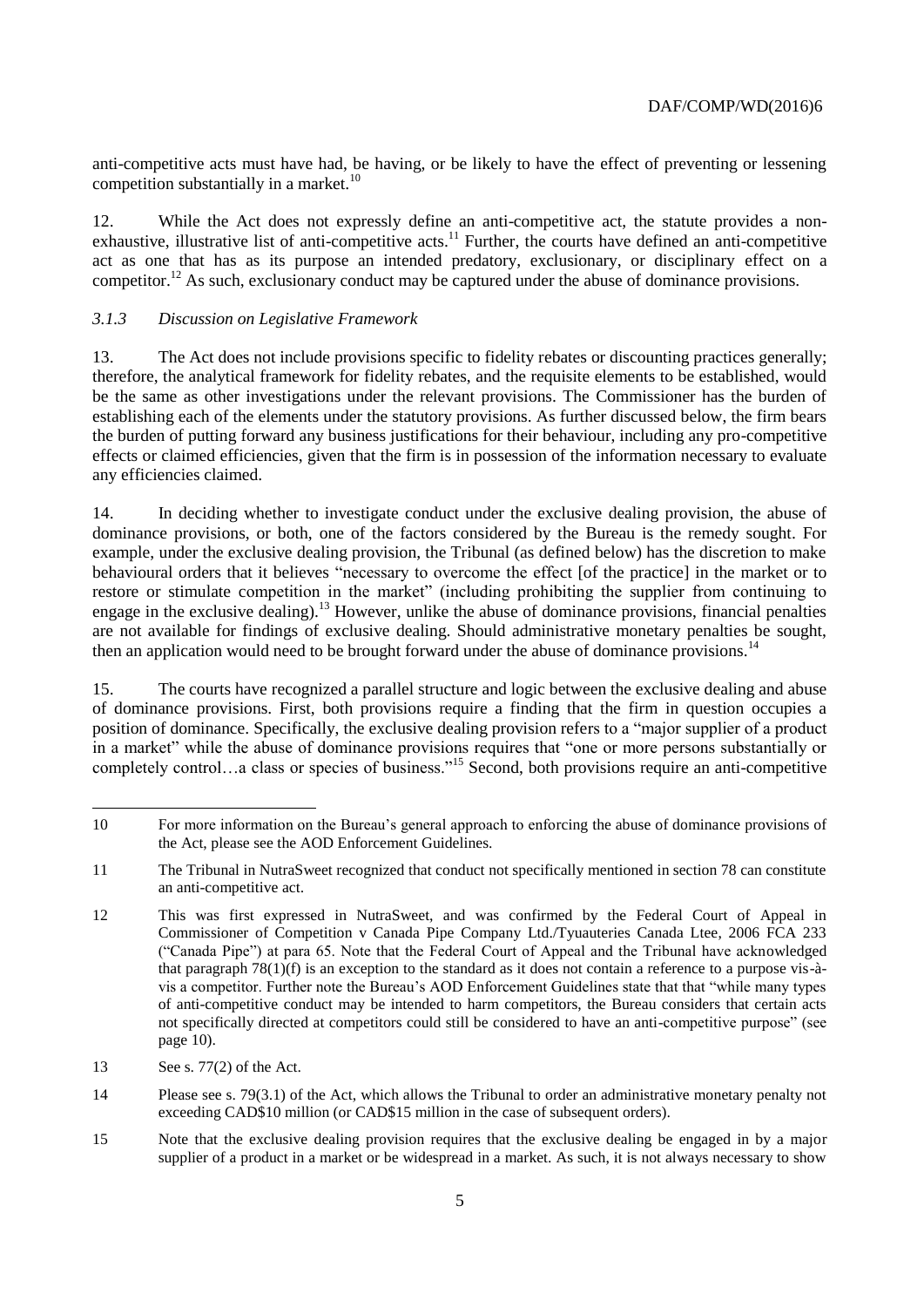act.<sup>16</sup> Third, both provisions require a finding that competition has actually been or is likely to be substantially lessened.<sup>17</sup> However, it should be cautioned that although an overlapping analysis may result from the parallel structure, the legal tests applicable under these two provisions would not necessarily produce identical results in all factual circumstances.<sup>18</sup> Given the similarities between the statutory provisions for exclusive dealing and abuse of dominance, to the extent that fidelity rebates may have exclusionary effects on a competitor, it is possible for an application to be brought forward under both provisions of the Act. This was the approach taken by the Bureau in past cases involving fidelity rebates.

## *3.2 Economic analytical framework for exclusionary conduct*

16. Exclusionary conduct is designed to: (1) make existing or potential rivals less effective at disciplining the exercise of a firm's market power; (2) prevent them from entering the market; or (3) eliminate competitors from the market entirely. Exclusionary conduct often achieves such goals by raising rivals' costs.<sup>19</sup>

17. The Bureau, in conducting its analysis, may examine whether a firm's fidelity rebate program increases a competitor's costs, which may force that competitor to raise its prices, making it more difficult for the competitor to compete, or result in the competitor's exclusion from the market. For example, where fidelity rebates increase customer switching costs and make customers more difficult for competitors to acquire, this may constitute exclusionary conduct. $20$ 

18. Fidelity rebates may allow the incumbent firm to ultimately maintain or increase its prices, which can be profitable if the costs associated with the rebate are offset by the ultimate increase in revenue, or by the preservation of revenues that would otherwise be lost from competitive entry or expansion.<sup>21</sup>

# *3.3 Jurisprudence*

l

19. Litigated competition law matters are heard at the Competition Tribunal, a statutorily created, specialized federal adjudicative body in Canada that operates independently from the Bureau (the "Tribunal"). The Tribunal is composed of judicial and lay members, who provide their expertise in economics, industry, commerce or public affairs.<sup>22</sup> The Tribunal has exclusive jurisdiction to hear and

that the firm in question occupies a position of dominance when engaging in the exclusive dealing analysis. For more information, see subsection 77(2) of the Act.

- 16 Specifically, s. 77(2) of the Act requires a practice of exclusive dealing resulting in barriers to entry or expansion or an exclusionary effect, and s. 79(1) of the Act requires a practice of anti-competitive acts, the interpretation of which is discussed in Section III.a.ii.
- 17 See para 21 Canada Pipe.
- 18 Paras 22 and 98 of Canada Pipe. Further, the exclusive dealing and abuse of dominance analytical frameworks may contemplate a difference in temporal effects: section 77 prohibits conduct "with the result that competition is or is likely to be lessened substantially" (i.e. present or future), whereas section 79 is engaged when a practise "had, is having, or is likely to have the effect of preventing or lessening competition substantially" (i.e. past, present, or future).
- 19 AOD Enforcement Guidelines, page 11.
- 20 AOD Enforcement Guidelines, page 11.
- 21 AOD Enforcement Guidelines, page 11.
- 22 s. 3 of the Competition Tribunal Act, RSC 1985, c. 19 ("Competition Tribunal Act"). Most cases heard under Part VIII of the Act (matters reviewable by the Tribunal) are heard by a panel of three members. This panel must include one judicial member, and the balance of the panel is typically made up on two lay members.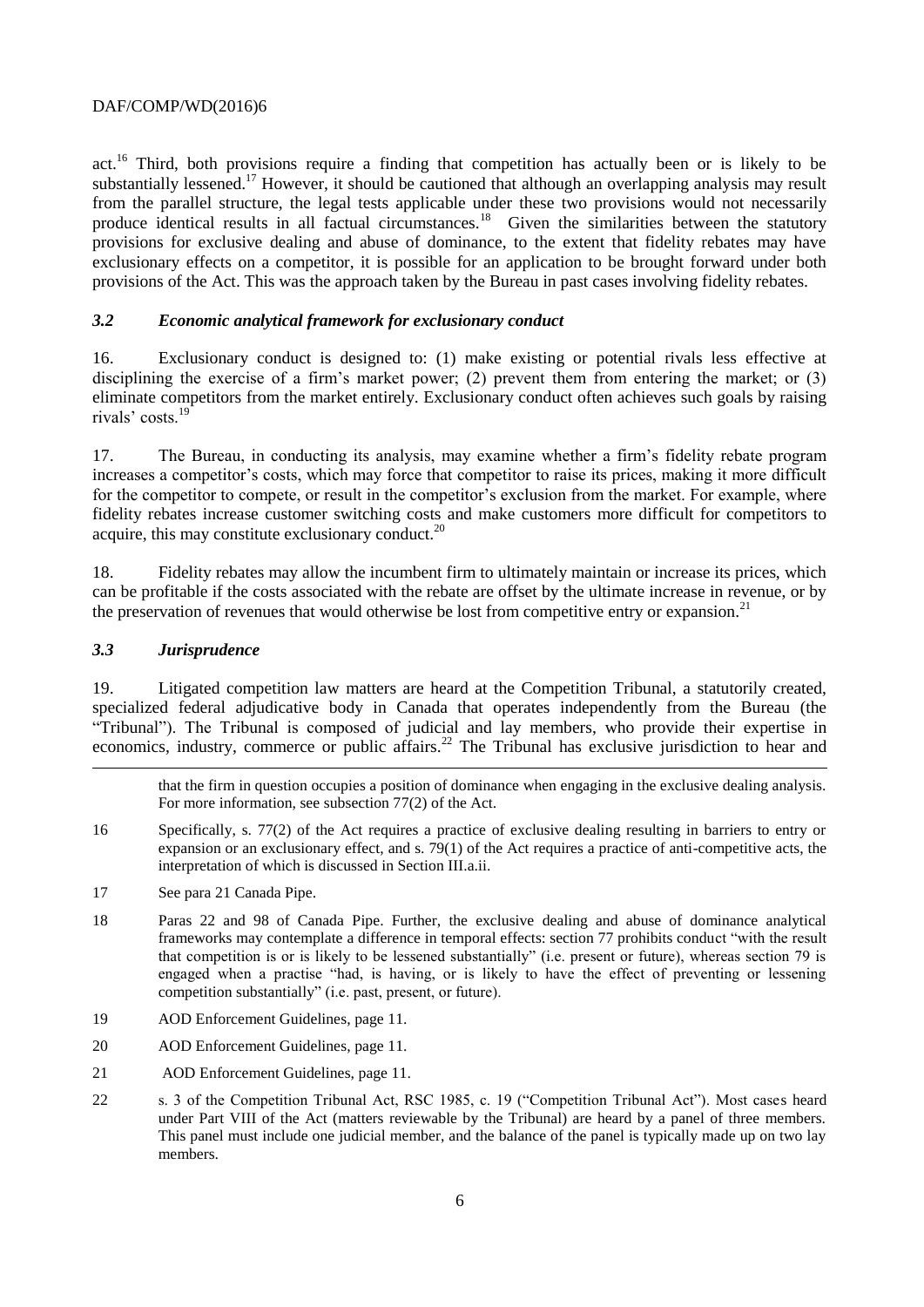dispose of matters under Part VIII of the Act, Matters Reviewable by Tribunal, among other things. Appeals from the Tribunal are referred to the Federal Court of Appeal, an appellate court that hears cases concerning federal matters.<sup>23</sup>

20. There is limited jurisprudence in Canada with respect to anti-competitive fidelity rebates. Canada Pipe (as further discussed below)<sup>24</sup> has been the only case heard at the Tribunal with respect to fidelity rebates within the last ten years. However, there are two other cases that have also examined fidelity rebate schemes: NutraSweet<sup>25</sup> and D&B<sup>26</sup>. D&B was a case involving a buyer-side fidelity rebate, which is outside of the scope of this submission.

## *3.3.1 Canada Pipe Company Ltd.*

21. Canada Pipe sold cast-iron drain, waste, and vent ("DWV") products to various distributors in Canada, who in turn sold them to contractors for use in construction projects. Canada Pipe was alleged to control between 80-90% of the Canadian market for cast-iron DWV products. The fidelity rebate program in question, the Stocking Distributor Program, involved quarterly and annual percentage rebates that Canada Pipe provided to distributors in return for stocking only Canada Pipe-supplied cast-iron DWV products. The rebate was based on exclusivity, not volume. Although a minimum purchase was required, beyond that threshold amount, rebates and discounts were identical regardless of the size of the purchase. No penalties were imposed on distributors for opting out of the program, though they would be charged a higher (non-discounted) price for the cast-iron DWV products. The distributors were free to stock other companies' non-cast iron DWV products, but were required to purchase cast-iron DWV products exclusively from Canada Pipe in order to be eligible for the rebates.<sup>27</sup>

22. The Commissioner filed an application with the Tribunal alleging that the Stocking Distributor Program was an anti-competitive practice contrary to the exclusive dealing and abuse of dominance provisions. The Commissioner alleged that the Stocking Distributor Program gave Canada Pipe the ability to set prices above competitive levels, deter new entry and expansion of competitors in the relevant markets, and induce stock distributors' compliance, thus exercising its market power.<sup>28</sup>

23. In particular, the Commissioner alleged that the "exclusivity and full line forcing combined with [Canada Pipe's] pricing involving a lower unit price and high quarterly and annual rebates for stocking distributors, create[d] an insurmountable barrier to entry."<sup>29</sup> Essentially, the Stocking Distributor Program induced distributors to purchase Canada Pipe's line of cast-iron DWV products in its entirety. Once distributors were locked into the Stocking Distributor Program, the distribution network was foreclosed to other suppliers who could no longer compete at the margin but had to compete for the distributors' entire requirements for cast-iron DWV products. The Stocking Distributor Program significantly raised the costs of entry by creating high switching costs and forcing new suppliers to offer a full line of products and to compensate the distributors for the lost rebates if they stopped buying exclusively from the Canada Pipe.<sup>30</sup>

<sup>23</sup> s. 13, Competition Tribunal Act.

<sup>24</sup> Canada Pipe and Canada Pipe Tribunal Decision, above.

<sup>25</sup> NutraSweet, above.

<sup>26</sup> Director of Investigation and Research v. D&B Companies of Canada Ltd. (CT-1994-001).

<sup>27</sup> For details on the Stocking Distributor Program discounts, please see para 14 of Canada Pipe.

<sup>28</sup> Canada Pipe Tribunal Decision (Commissioner of Competition's Reply at para 12).

<sup>29</sup> Canada Pipe Tribunal Decision (Commissioner of Competition's Reply at para 14).

<sup>30</sup> Canada Pipe Tribunal Decision (Commissioner of Competition's Reply at para 14).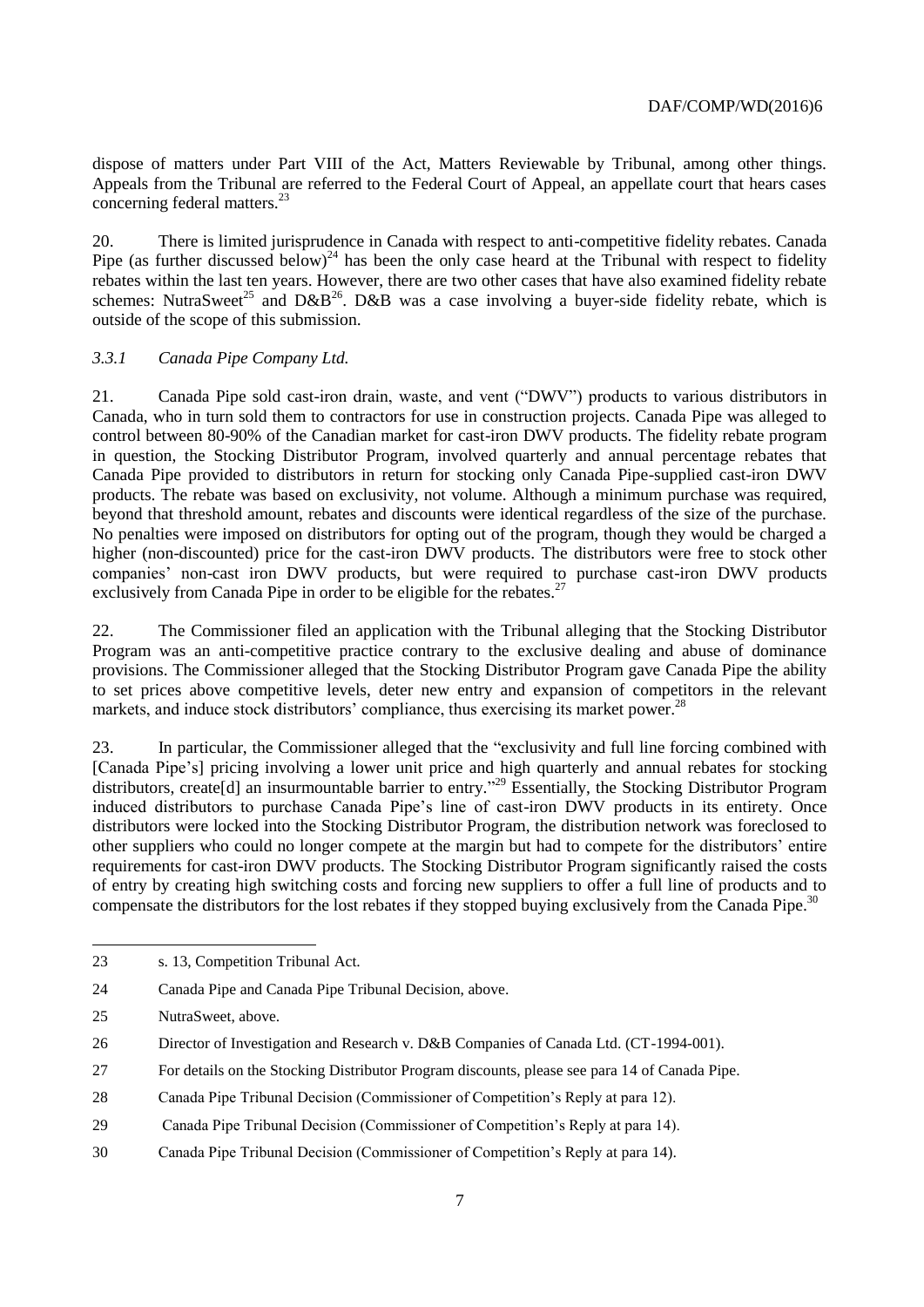24. To support the Commissioner's position, the Commissioner submitted testimonial evidence showing that there had not been any effective and viable entry in the relevant markets.<sup>31</sup> The Commissioner's expert, Dr. Thomas Ross, testified that the effect of the Stocking Distributor Program made it prohibitively costly for a distributor to source a portion of its cast-iron DWV from Canada Pipe and source its remaining needs from a competitive supplier.<sup>32</sup> A competing manufacturer of cast-iron DWV products, Vandem Industries, submitted evidence "the capacity of a [Canada Pipe] competitor to satisfy all needs of a distributor needing cast-iron DWV pipe and fittings... is non-existent in Canada."<sup>33</sup> Sierra Marketing Inc., an importer, also testified to the difficulties of establishing a new distribution network.<sup>34</sup>

25. The Tribunal concluded that Canada Pipe, while dominant in the relevant markets, had not engaged in a practice of anti-competitive acts, and in any case there had not been a substantial lessening or prevention of competition attributable to the Stocking Distributor Program.<sup>35</sup> The Commissioner appealed the Tribunal's decision, and the Federal Court of Appeal found that the Tribunal had erred by applying the incorrect legal tests under exclusive dealing and abuse of dominance provisions and sent the matter back to the Tribunal for redetermination. The Commissioner and Canada Pipe negotiated a settlement by way of a consent agreement prior to the rehearing, pre-empting the Tribunal's re-determination of the case with the legal test put forward by the Federal Court of Appeal.

## *3.3.2 The NutraSweet Company*

l

26. In 1989, the Director of Investigation and Research<sup>36</sup> (the "Director") filed an application against NutraSweet, a supplier of aspartame that controlled approximately 95% of the Canadian market for aspartame. Supply contracts between NutraSweet and purchasers of aspartame included certain contractual provisions that were associated with exclusivity: (1) exclusive supply clauses requiring the customer to purchase all of its aspartame requirements from NutraSweet and exclusive use clauses requiring the customer to use its aspartame as the sole or primary sweetener in the buyer's products; (2) trademark and logo display allowance, providing for a substantial discount conditional upon the buyer's use of the NutraSweet logo and name on the packaging and advertisements of their own products. In order to have

<sup>31</sup> Canada Pipe Tribunal Decision (Commissioner of Competition's Reply at para 18). Sierra Marketing Inc. also testified to the difficulties of establishing a new distribution network (see para 264) Sierra was an importer to the British Columbia market, and had been denied access to the main distribution channels because of the Stocking Distributor Program (see para 94).

<sup>32</sup> Canada Pipe Tribunal Decision (Submissions of the Commissioner of Competition's Reply at para 254).

<sup>33</sup> Canada Pipe Tribunal Decision (Submissions of the Commissioner of Competition's Reply at para 255).

<sup>34</sup> Sierra was an importer to the British Columbia market, and had been denied access to the main distribution channels because of the Stocking Distributor Program. See Canada Pipe Tribunal Decision (Submissions of the Commissioner of Competition's Reply at paras 94 and 264).

<sup>35</sup> In reaching its conclusion, the Tribunal found that the evidence fell short of establishing the anticompetitive nature of the Stocking Distributor Program: (1) while the Stocking Distributor Program was contractual in nature, the terms were not as "offensive" as in previous cases; (2) the Tribunal accepted Canada Pipe's need to sell a certain volume in DWV products in order to maintaining full production of all product lines, and that there were "recognizable advantages in having a reliable source able to manufacture and supply a full line of cast-iron pipe DWV products for the Canadian market; (3) costs of full or partial switching were not a significant deterrent to prevent distributors from considering other suppliers; and (4) the rebates did not prevent entry or expansion of competitors as there was still sufficient competition remaining in the industry between existing and new suppliers. For more detail, please see paragraphs 256 to 262 in the Canada Pipe Tribunal Decision.

<sup>36</sup> Note that this was the previous name for the Commissioner's position.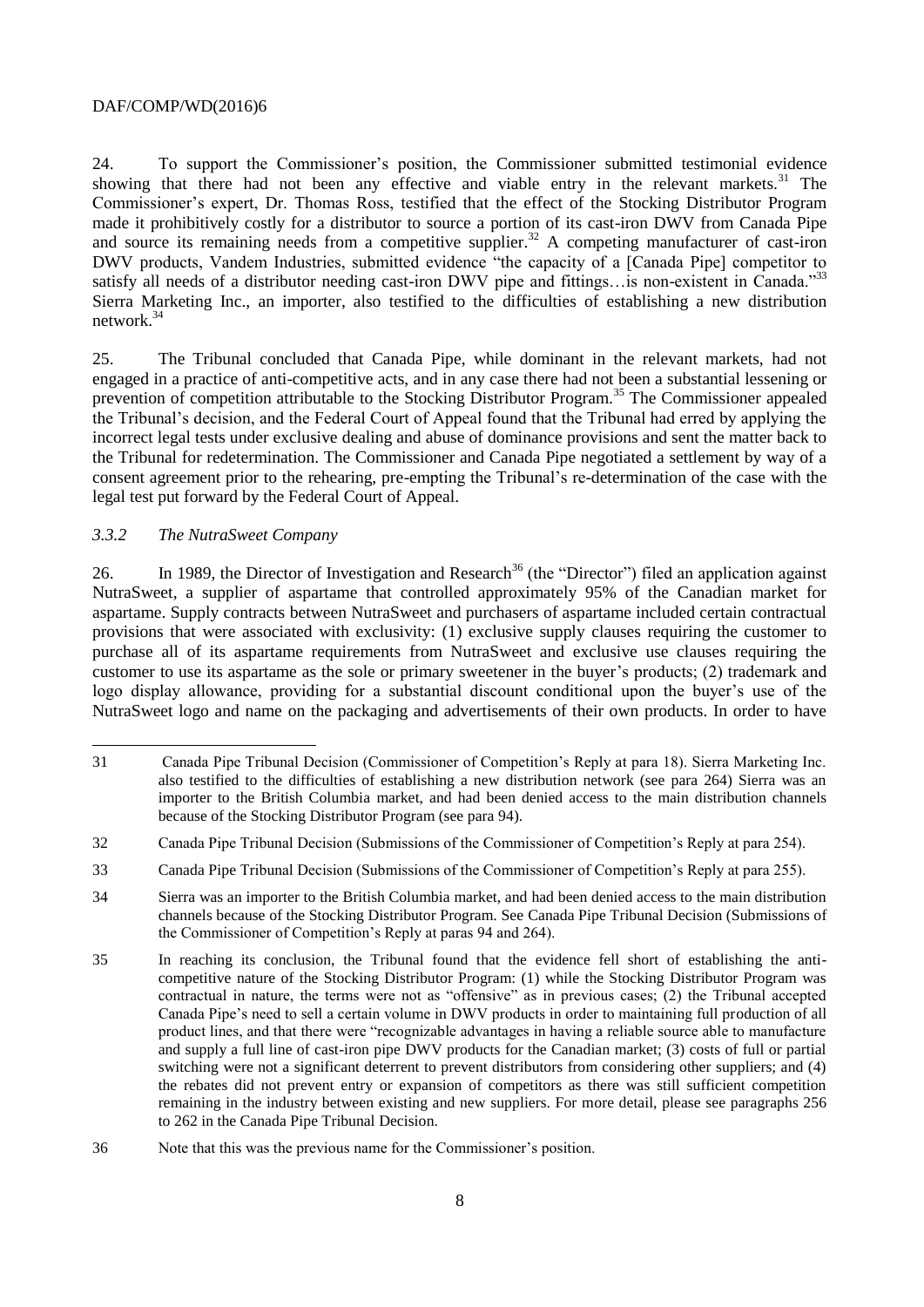the logo appear on the package or the advertisements, only NutraSweet brand aspartame could be used; and (3) meet-or-release clauses, providing NutraSweet the option to meet a lower price offered or to release the customer to purchase from another supplier, and most-favoured nation clauses.

27. The Director made two allegations against NutraSweet: (1) that its contract terms created an exclusive supply relationship that restricted entry or expansion by existing or potential entrants in contravention of the exclusive dealing provision, and (2) that NutraSweet was selling below its acquisition cost, which is set out as an anti-competitive act in the abuse of dominance provisions.<sup>37</sup> The Director argued that the terms of the supply contracts tied up a large percentage of the market, making it difficult for competitors to enter the market, as demonstrated by the difficulties faced by existing and would-be competitors in making inroads on NutraSweet's market shares.<sup>38</sup>

28. The Director submitted evidence that with the exception of one company, Tosoh Canada Ltd., all suppliers and manufacturers who had the capability to produce and market aspartame in Canada had left the Canadian market and were no longer tendering for the supply of aspartame in Canada.<sup>39</sup> The Director also submitted expert evidence that the significant financial investments required for a firm to successfully compete, including marketing expenses, research and development, and production costs (including particularly significant sunk costs), made entry risky. NutraSweet's production capacity and long term supply contracts with major diet soft drink beverage manufacturers (the largest customers in the market) also made it very difficult for competitors to capture a share of the market sufficient to support an efficiently scaled production plant prior to NutraSweet's response.<sup>40</sup>

29. The Tribunal found the impugned contractual provisions to be anti-competitive and concluded that financial incentives and the exclusivity clause amounted to exclusive dealing. Although sales were not conditioned on the customer dealing exclusively with NutraSweet, the fidelity rebates financially induced customers to deal only in the respondent's brand of aspartame, and to refrain from using another producer's aspartame, which led to exclusivity and made it virtually impossible for competitors to enter the market.<sup>41</sup> The Tribunal held that the branding strategy was pursued for the purpose of excluding future or existing competition, rather than for efficient distribution or use of the product.

<sup>37</sup> See s. 78(1)(i) of the Act.

<sup>38</sup> NutraSweet (Notice of Application at paras 8 to 10). Also note that in paragraph 66 of the Notice of Application, it alleged that with the exception of one company (Tosoh Canada Ltd.), "all of the suppliers and manufacturers who possess the capability to produce aspartame and market it in Canada have left the Canadian market and are no longer tendering for the supply of aspartame in Canada. Steven Globerman, an expert retained by the Bureau noted in his affidavit the significant financial investments required for a firm to successfully compete, including marketing expenses, research and development from highly complicated process of synthesizing aspartame, the high costs associated with production (particularly significant sunk costs). In addition, the expert found that it would be difficult for competitors to enter or expand before NutraSweet had time to respond given its production capacity. The long term supply contracts that NutraSweet had with major diet soft drink beverage manufacturers also made it difficult for a rival to capture a share of the market sufficient to support and efficient scale plant without NutraSweet having the time and opportunity to respond. See: NutraSweet (Public Affidavit Evidence of Steven Globerman). Donald Thompson, also retained by the Bureau, reached similar conclusions in his affidavit. See: NutraSweet (Public Affidavit Evidence of Donald Thompson).

<sup>39</sup> NutraSweet (Notice of Application at para 66).

<sup>40</sup> NutraSweet (Public Affidavit Evidence of Steven Globerman), and NutraSweet (Public Affidavit Evidence of Donald Thompson).

<sup>41</sup> NutraSweet at para 47.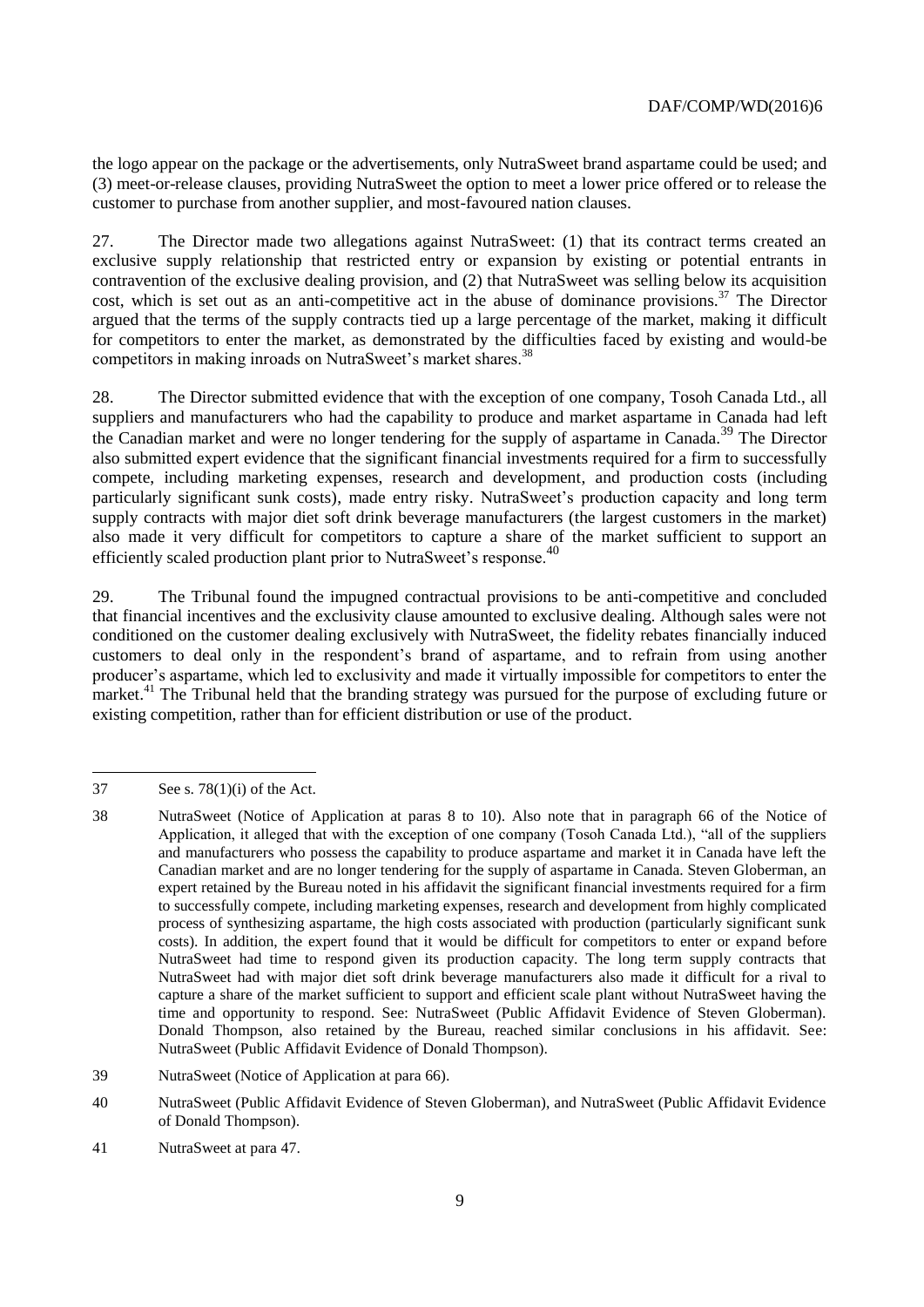30. Further, the display and promotion allowance were also found to induce exclusivity because where the buyer (1) decided to not use NutraSweet exclusively in a product, they would not be able to use the logo and thus be disqualified from the promotional allowance, or (2) preferred to not use NutraSweet's logo, the buyer would essentially be forced to purchase all of their aspartame needs from a different supplier as it would be too expensive to buy from NutraSweet without the promotional discounts. New suppliers would have to be sufficiently established to meet those needs, and customers would need to be willing to purchase from the new supplier. As a result, the Tribunal issued an order prohibiting NutraSweet from entering into or enforcing the impugned contract terms with Canadian customers unless such terms also appeared in contracts between NutraSweet and any competitors of the Canadian customers.<sup>42</sup>

## *3.4 Discussion on Analytical Framework*

31. The means through which the Bureau tests the necessary conditions in each of the exclusive dealing and abuse of dominance provisions will be dependent on the factual circumstances specific to each case. In conducting its analysis, the Bureau will typically gather evidence from the target of the investigation and third parties, in addition to examining publically available information and retaining industry and economic experts.

# *3.4.1 Market power*

32. The Bureau considers market power, in the general sense, to be the ability to profitably maintain prices above the competitive level or similarly restrict non-price dimensions of competition such as product quality, choice, service, or innovation for a significant period of time (typically a year).<sup>43</sup> In assessing the competitive effects of unilateral conduct, the Bureau will generally first define the relevant product and geographic market(s) and then look to direct and indirect indicators of market power. Given that direct indicators of market power, such as profitability or evidence of supra-competitive pricing are not always conclusive, the Bureau will also look at quantitative and qualitative indirect indicators of market power, such as: (1) market shares, (2) barriers to entry, (3) customer countervailing power, and (4) technological change and innovation.<sup>44</sup> The Bureau will also consider the ability of existing or potential competitors to discipline the exercise of market power, or to enter the market in response to a dominant firm exercising its market power.

33. In contested fidelity rebate cases to date, the market shares of those firms were found to be very high. However, the absence of high market shares does not provide a safe-harbour, and does not preclude the Commissioner from examining firms with anti-competitive fidelity rebates.<sup>45</sup>

## *3.4.2 Practice of anti-competitive acts*

34. The exclusive dealing and abuse of dominance provisions require a practice of exclusive dealing or a practice of anti-competitive acts. While a "practice" normally involves more than a single isolated act,

l 42 Note that The Tribunal did not accept the Director's allegations regarding NutraSweet selling below acquisition cost. The Tribunal agreed with NutraSweet that acquisition cost does not easily lend itself to manufacturing situations. See NutraSweet at para 54.

<sup>43</sup> AOD Enforcement Guidelines, page 1.

<sup>44</sup> AOD Enforcement Guidelines, page 6.

<sup>45</sup> For example, the exclusive dealing provision requires that the practice be engaged in by a "major supplier" or because it is "widespread in a market". Conduct can be widespread in a market without being engaged in by parties that collectively have market power (as required by the abuse of dominance provisions).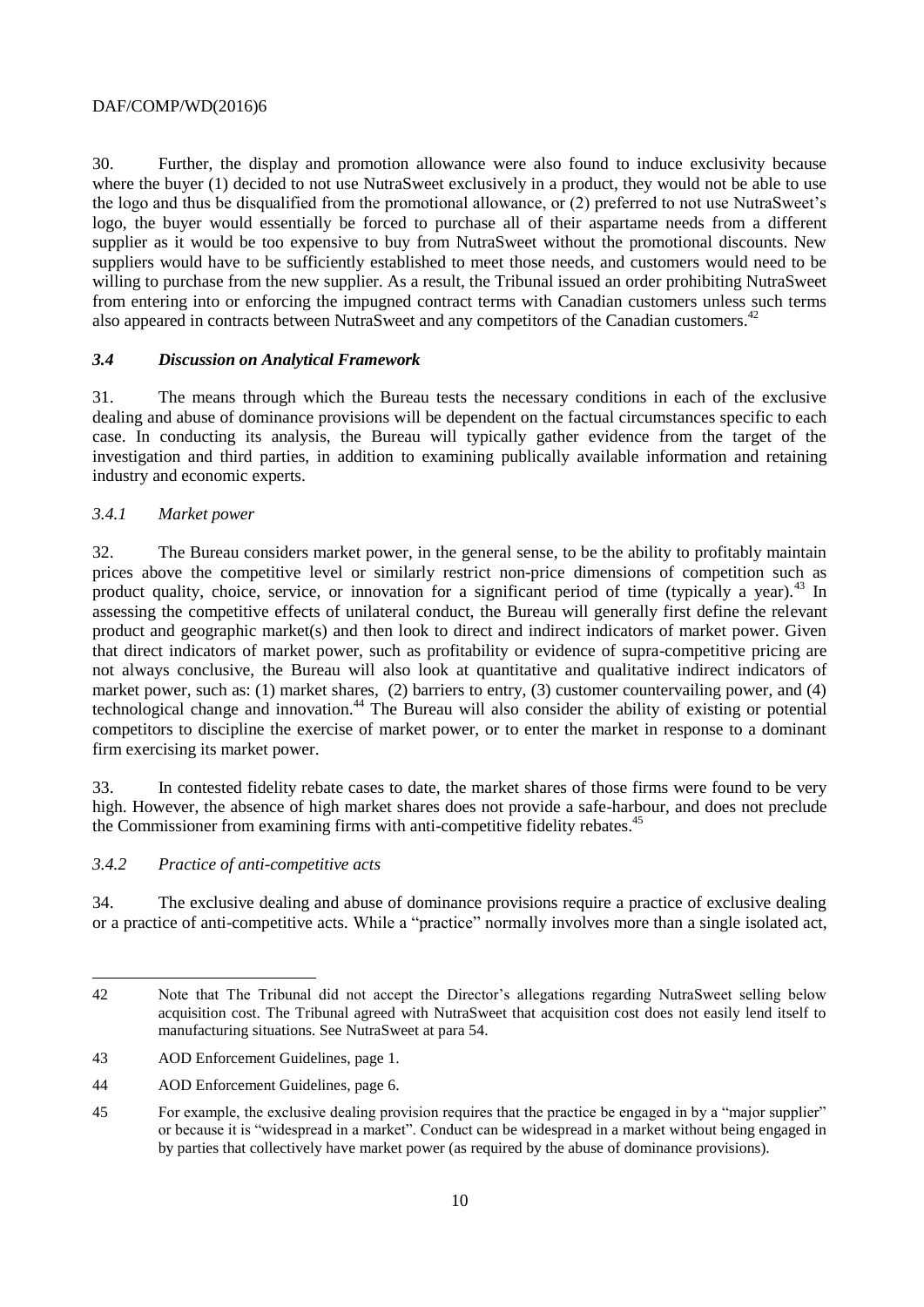it may nonetheless be satisfied by a single act that is sustained and systemic, or that has had or is having a lasting impact in a market. $46$ 

35. The meaning and interpretation of "exclusive dealing" and "anti-competitive acts" has been discussed in greater detail above, in sections III.a.i and III.a.ii, respectively.

## **Role of Business Justifications**

36. As stated above, courts have held that within the section 79 analysis, an anti-competitive act is identified by having as its purpose an intended predatory, exclusionary, or disciplinary effect on a competitor. Legitimate business justifications for the behaviour are one consideration to be weighed when assessing the overall character or overarching purpose of the conduct, along with the reasonably foreseeable or expected objectives of the effects, and evidence of subjective intent. According to the Federal Court of Appeal in *Canada Pipe*,

"*In appropriate circumstances, proof of a valid business justification for the conduct in question can overcome the deemed intention arising from the actual or foreseeable effects of the conduct, by showing that such anti-competitive effects are not in fact the overriding purpose of the conduct in question. In essence, a valid business justification provides an alternative explanation as to why the impugned act was performed. To be relevant in [establishing that the dominant firm has engaged in a practice of anti-competitive acts], a business justification must be a credible efficiency or pro-competitive rationale for the conduct in question, attributable to the respondent, which relates to and counterbalances the anti-competitive effects and/or subjective intent of the acts" (emphasis added).* <sup>47</sup>

37. The Federal Court of Appeal has stated that the valid business justification doctrine is not an absolute defence to otherwise anti-competitive conduct.<sup>48</sup> Rather, it may be one factor used to assess the nature of the alleged anti-competitive act:

"*A business justification for an impugned act is properly relevant only as it is pertinent and probative in relation to the determination required by paragraph 79(1)(b), namely the determination as to whether the purpose for which the act as performed was a predatory, exclusionary or disciplinary effect on a competitor….a valid business justification can, in appropriate circumstances, overcome the deemed intention arising from the actual or foreseeable negative effects of the conduct on competitors, by demonstrating that such anti-competitive effects are not in fact the overriding purpose of the conduct in question*."<sup>49</sup>

38. When assessing the overriding purpose of an alleged anti-competitive practice, the Bureau will assess the credibility of business justifications raised by the firm(s), their link to the impugned practice and the likelihood of the efficiency or pro-competitive claims being achieved. The Bureau will generally require detailed and comprehensive information that substantiates the efficiency gains claimed by the firm, including evidence showing the nature, magnitude, likelihood and timeliness of the asserted gains, and why the alleged efficiency gains are not likely to be achieved if a Tribunal order is made.

<sup>46</sup> AOD Enforcement Guidelines, page 10. An example of a single act that may have a lasting impact is a long-term exclusionary contract may effectively prevent the entry or expansion of competitors.

<sup>47</sup> Canada Pipe, para 73.

<sup>48</sup> Canada Pipe, para 88.

<sup>49</sup> Canada Pipe, para 87.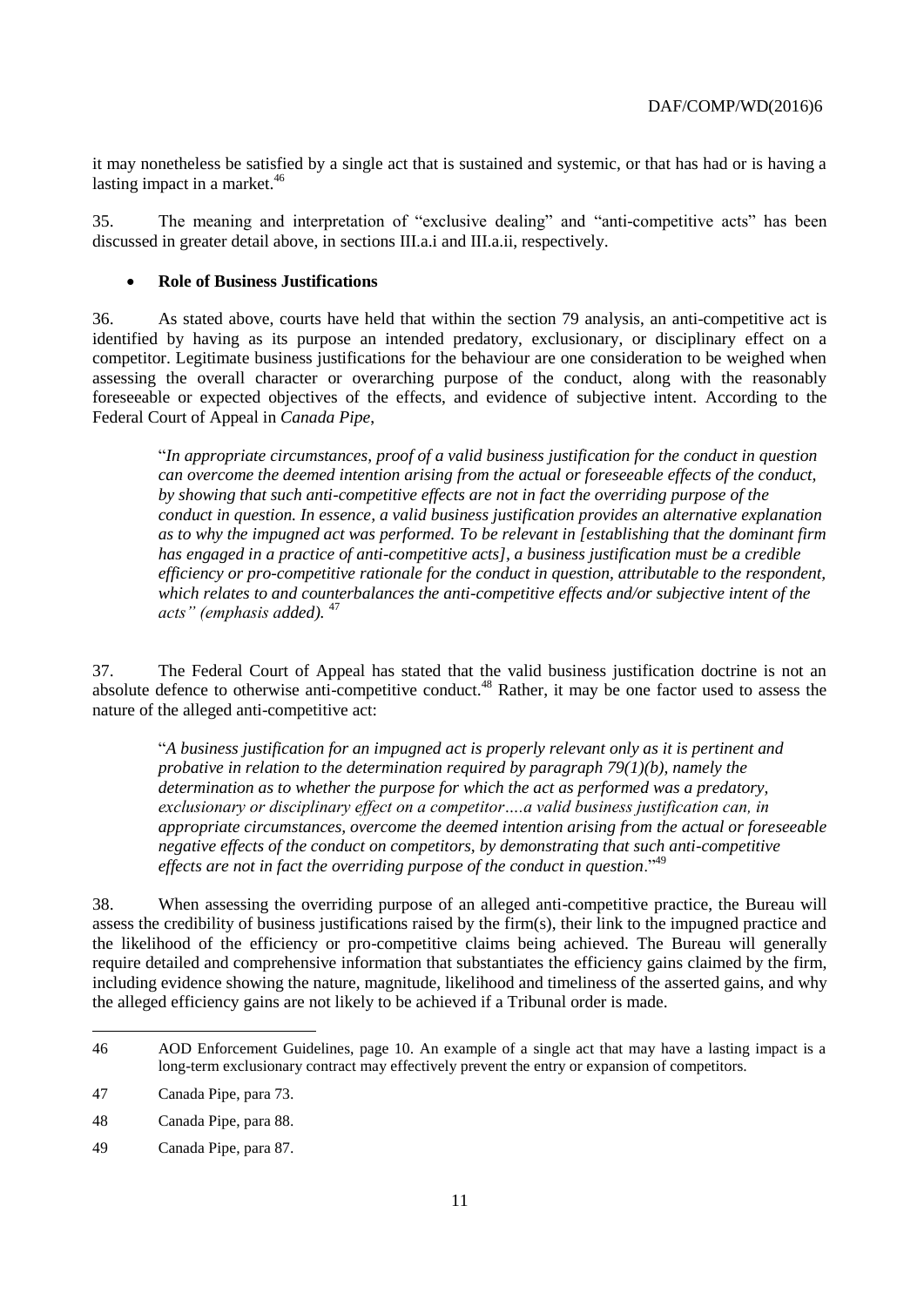39. Each of the anticipated efficiencies claimed would be assessed against the nature of potential orders that may be made (such as an order prohibiting the fidelity rebate program) to determine whether those gains would likely be attained by alternative means if the potential orders are made. Efficiency gains not affected by the order are not included in this balancing analysis. Depending on the circumstances, legitimate business objectives could include reducing the firm's production or operating costs, or improvements in technological or production processes that lead to innovation or improvements to product quality or service. $50$ 

40. In Canada Pipe, the Tribunal addressed two business justifications put forward by Canada Pipe: (1) that the Stocking Distributor Program's rebate structure encouraged competition by creating a level playing field between small and large distributors as the discounts were based on loyalty rather than volume, and (2) that the Stocking Distributor Program enabled the high-volume sales necessary to enable the company to maintain a full line of products. The Tribunal rejected the first business justification (despite acknowledging that although the argument put forward is an enunciated purpose of the Act, it was unrelated to the analysis) and accepted the second business justification on the basis that it enabled the company to produce a full product line. The Federal Court of Appeal disagreed with the Tribunal's findings relating to business justifications, noting that although maintaining a full product line is beneficial to customers, "improved consumer welfare is on its own insufficient to establish a valid business justification" for the purposes of assessing whether the dominant firm is engaging in a practice of anticompetitive acts. $51$ 

l 50 AOD Enforcement Guidelines, page 11.

<sup>51</sup> Canada Pipe, para 90.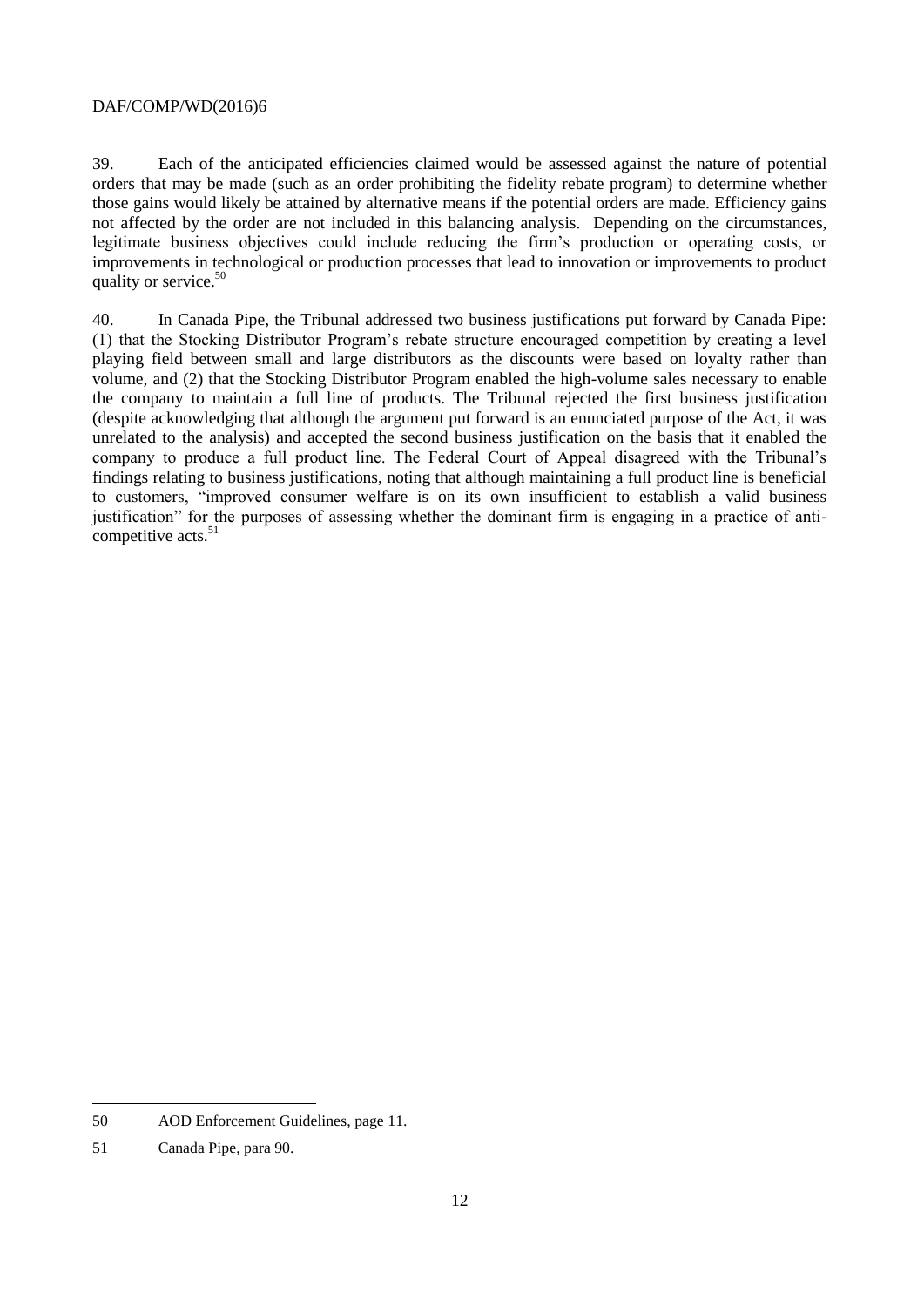# *3.4.3 Substantial lessening of competition*

41. Assessing whether the relevant market would be substantially more competitive in the absence of the impugned anti-competitive behaviour requires a relative comparative assessment of competitiveness in a market with and without the impugned practice of anti-competitive acts, and then determining whether the prevention or lessening of competition, if any, can be characterized as "substantial".<sup>52</sup> An approach endorsed by the Federal Court of Appeal is a but-for analysis: "would the relevant markets – in the past, present or future – be substantially more competitive but for the impugned practice of anti-competitive acts?"<sup>53</sup> Some considerations may include whether: (1) entry or expansion by a potential or existing competitor might be substantially faster, more frequent or more significant without the impugned conduct, (2) switching between products and suppliers may be substantially more frequent, (3) prices might be substantially lower, and  $(4)$  product quality might be substantially greater.<sup>54</sup>

# **4. Policy Considerations for Prioritizing Investigations**

42. The Bureau's investigations and enforcement actions under the civil provisions of the Act are typically driven by complaints submitted by parties such as private individuals or businesses, though the Bureau may also initiate an investigation upon becoming aware of potential competition issues through other means.

43. A preliminary assessment is usually undertaken prior to the commencement of an investigation. As part of the preliminary assessment, the Bureau considers whether the alleged conduct may contravene the Act, among other things. If a concern appears to have merit, the Bureau may commence an investigation into the matter. The Bureau's decision to pursue an investigation and the prioritization of investigations into certain conduct is subject to a number of considerations, including (1) the Bureau's strategic planning process, and (2) the likely impact of the alleged anti-competitive behaviour, giving priority to conduct that has a greater negative impact to competition in the Canadian marketplace.

44. The Bureau's strategic planning process includes an environmental scan to identify trends, opportunities, and risks related to competition enforcement. The findings from the environmental scan help to shape the priorities and objectives of the Bureau's annual plan, which communicates to Canadian consumers and stakeholders in the business and legal communities the Bureau's priorities and objectives for the coming year. For example, an area of focus for the Bureau currently includes supporting innovation in the digital economy. The Bureau also publishes a three-year strategic plan, which acts as a roadmap to guide the Bureau's longer-term operational and enforcement activities.<sup>55</sup> As such, rather than focusing on a particular category of conduct (e.g. fidelity rebates), the Bureau typically takes on investigations if they are aligned with the Bureau's priorities and strategic vision.

45. It is not the Bureau's standard practice to conduct ex-post assessments of cases. However, the Bureau is currently engaged in an examination of how it conducts performance measurement in order to enhance meaningful reporting of the impact of its activities.

<sup>52</sup> Canada Pipe para 37.

<sup>53</sup> Canada Pipe, para 38.

<sup>54</sup> Canada Pipe, para 58.

<sup>55</sup> The Competition Bureau "2015-2018 Strategic Vision" online: [<http://www.competitionbureau.gc.ca/eic/site/cb-bc.nsf/eng/03934.html>](http://www.competitionbureau.gc.ca/eic/site/cb-bc.nsf/eng/03934.html).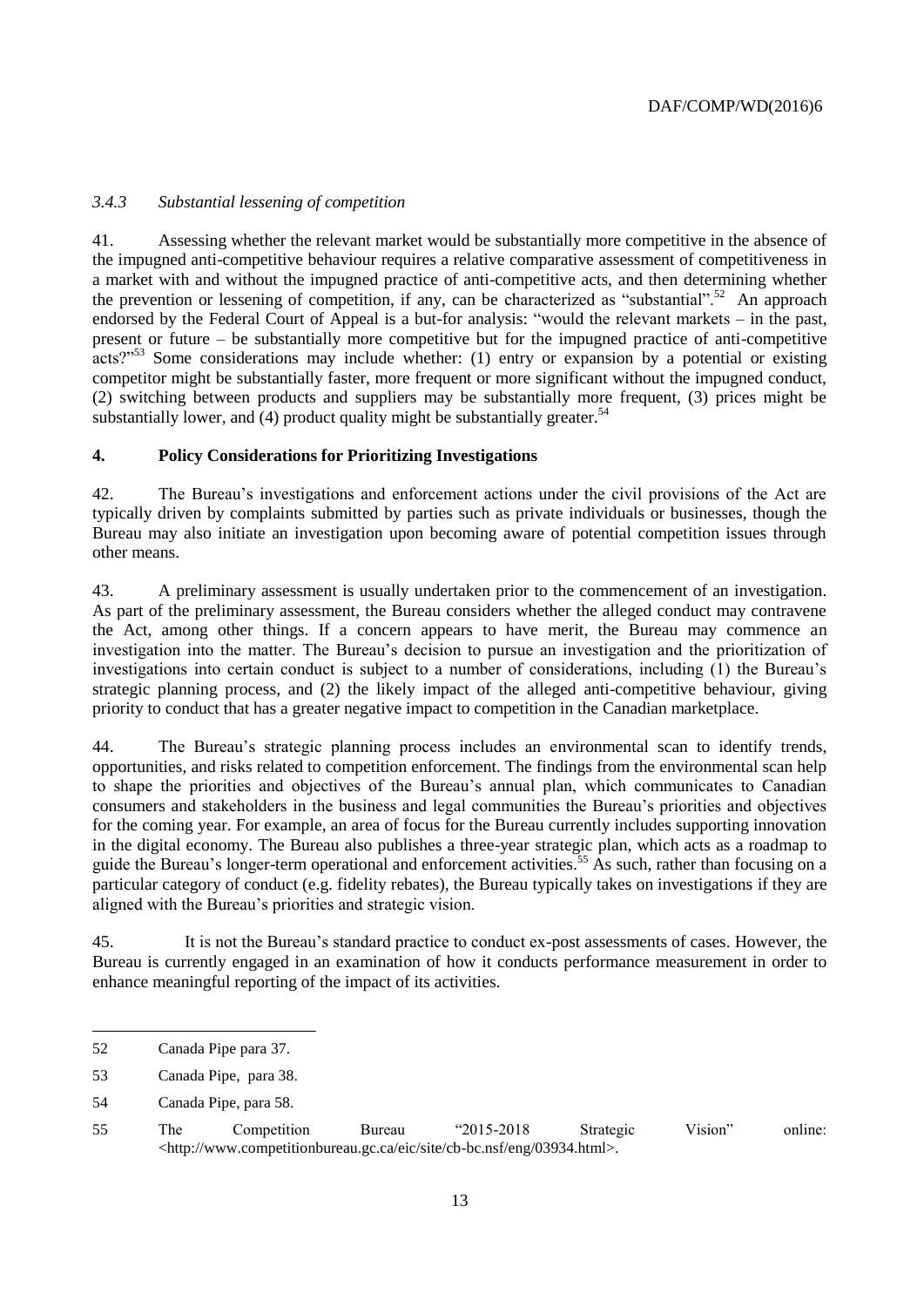# **5. CONCLUSION**

46. The Bureau is active in carrying out its mandate in the enforcement and administration of the Act. Where there is sufficient evidence to demonstrate that a fidelity rebate or other rebate programs may constitute a violation of the Act, the Bureau has taken, and will continue to take, appropriate enforcement action to address such concerns.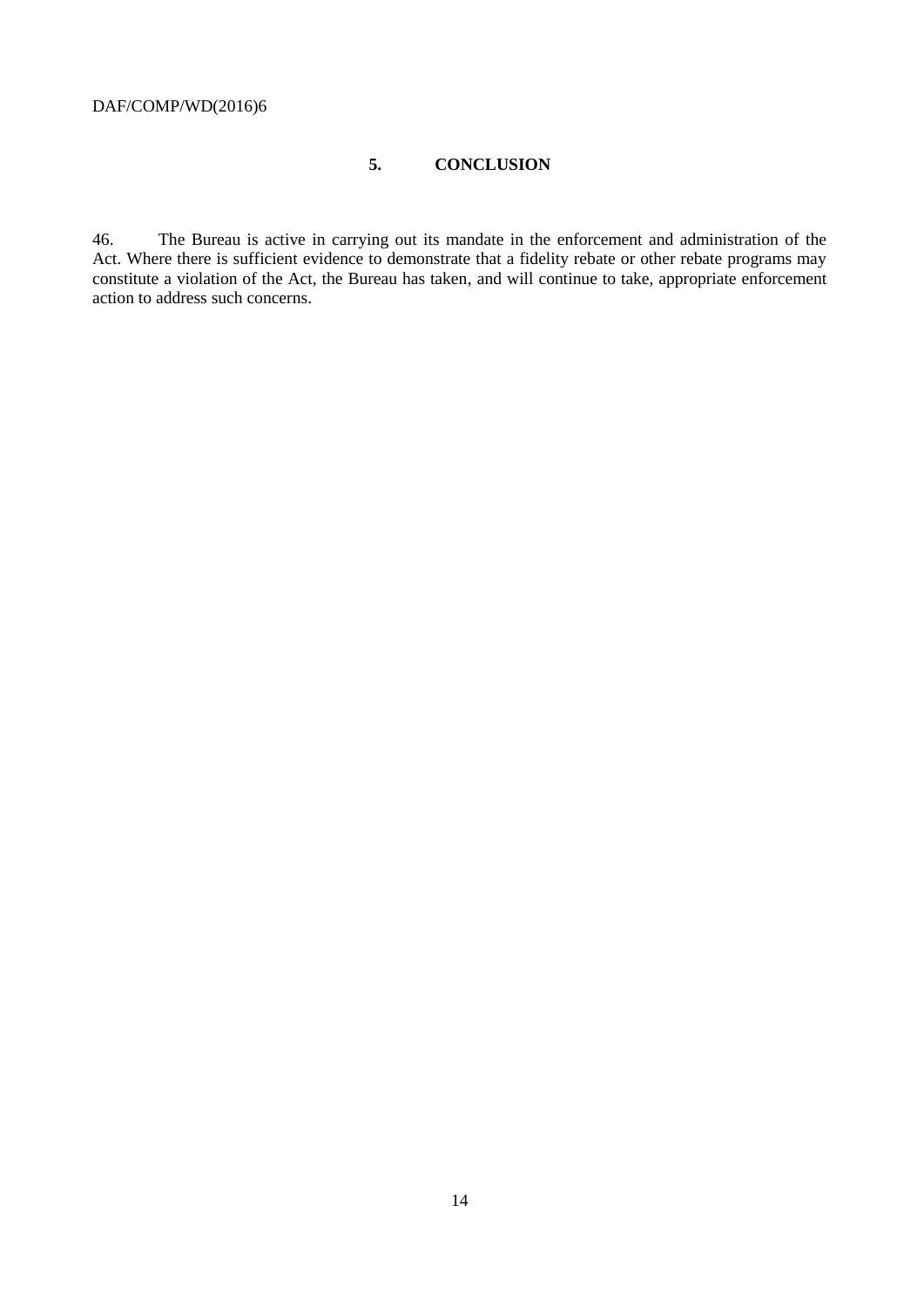# **APPENDIX "A"**

## **RELEVANT PROVISIONS OF THE** *COMPETITION ACT*

## **Exclusive Dealing, Tied Selling and Market Restriction**

#### **Definitions**

77 (1) For the purposes of this section,

#### *exclusive dealing* means

- any practice whereby a supplier of a product, as a condition of supplying the product to a customer, requires that customer to
	- deal only or primarily in products supplied by or designated by the supplier or the supplier's nominee, or
	- refrain from dealing in a specified class or kind of product except as supplied by the supplier or the nominee, and
- any practice whereby a supplier of a product induces a customer to meet a condition set out in subparagraph (a)(i) or (ii) by offering to supply the product to the customer on more favourable terms or conditions if the customer agrees to meet the condition set out in either of those subparagraphs; (exclusivité)

*market restriction* means any practice whereby a supplier of a product, as a condition of supplying the product to a customer, requires that customer to supply any product only in a defined market, or exacts a penalty of any kind from the customer if he supplies any product outside a defined market; (limitation du marché)

#### *tied selling* means

- any practice whereby a supplier of a product, as a condition of supplying the product (the "tying" product) to a customer, requires that customer to
	- acquire any other product from the supplier or the supplier's nominee, or
	- refrain from using or distributing, in conjunction with the tying product, another product that is not of a brand or manufacture designated by the supplier or the nominee, and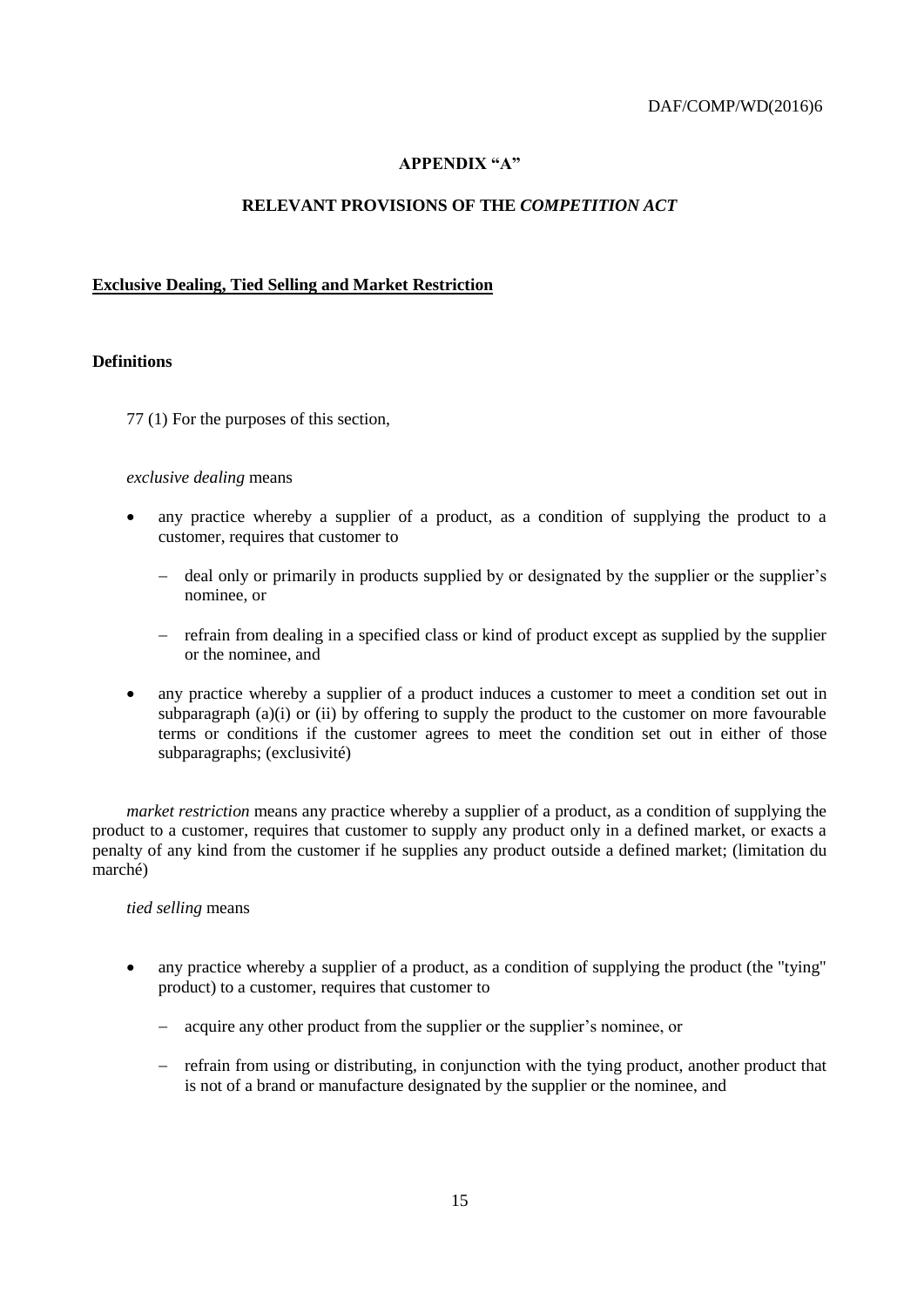any practice whereby a supplier of a product induces a customer to meet a condition set out in subparagraph  $(a)(i)$  or  $(ii)$  by offering to supply the tying product to the customer on more favourable terms or conditions if the customer agrees to meet the condition set out in either of those subparagraphs. (ventes liées)

#### **Exclusive dealing and tied selling**

(2) Where, on application by the Commissioner or a person granted leave under section 103.1, the Tribunal finds that exclusive dealing or tied selling, because it is engaged in by a major supplier of a product in a market or because it is widespread in a market, is likely to

- impede entry into or expansion of a firm in a market,
- impede introduction of a product into or expansion of sales of a product in a market, or
- have any other exclusionary effect in a market,

with the result that competition is or is likely to be lessened substantially, the Tribunal may make an order directed to all or any of the suppliers against whom an order is sought prohibiting them from continuing to engage in that exclusive dealing or tied selling and containing any other requirement that, in its opinion, is necessary to overcome the effects thereof in the market or to restore or stimulate competition in the market.

#### **Market restriction**

(3) Where, on application by the Commissioner or a person granted leave under section 103.1, the Tribunal finds that market restriction, because it is engaged in by a major supplier of a product or because it is widespread in relation to a product, is likely to substantially lessen competition in relation to the product, the Tribunal may make an order directed to all or any of the suppliers against whom an order is sought prohibiting them from continuing to engage in market restriction and containing any other requirement that, in its opinion, is necessary to restore or stimulate competition in relation to the product.

## **Damage awards**

(3.1) For greater certainty, the Tribunal may not make an award of damages under this section to a person granted leave under subsection 103.1(7).

#### **Where no order to be made and limitation on application of order**

(4) The Tribunal shall not make an order under this section where, in its opinion,

- exclusive dealing or market restriction is or will be engaged in only for a reasonable period of time to facilitate entry of a new supplier of a product into a market or of a new product into a market,
- tied selling that is engaged in is reasonable having regard to the technological relationship between or among the products to which it applies, or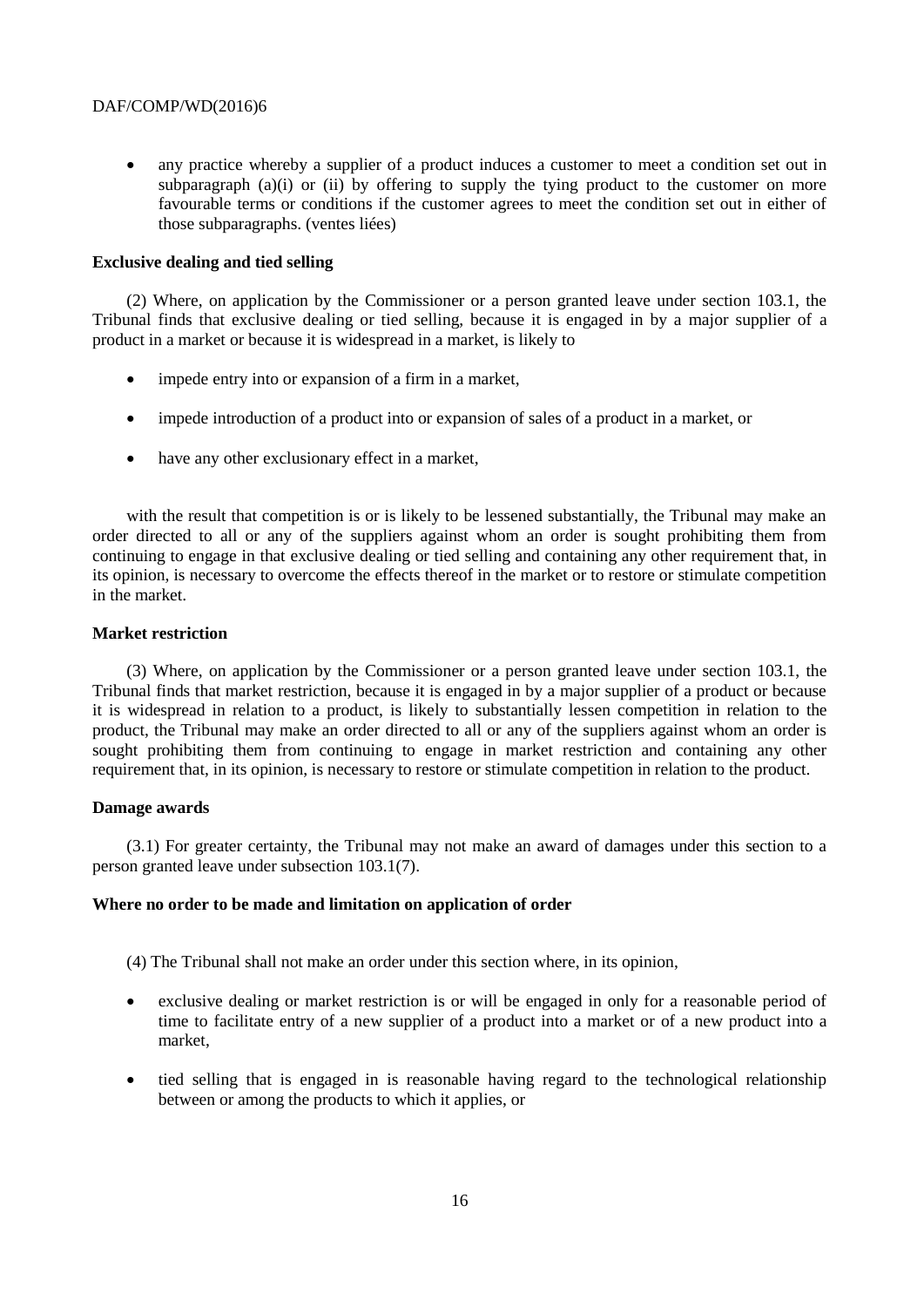• tied selling that is engaged in by a person in the business of lending money is for the purpose of better securing loans made by that person and is reasonably necessary for that purpose,

and no order made under this section applies in respect of exclusive dealing, market restriction or tied selling between or among companies, partnerships and sole proprietorships that are affiliated.

#### **Where company, partnership or sole proprietorship affiliated**

(5) For the purposes of subsection (4),

- one company is affiliated with another company if one of them is the subsidiary of the other or both are the subsidiaries of the same company or each of them is controlled by the same person;
- if two companies are affiliated with the same company at the same time, they are deemed to be affiliated with each other;
- a partnership or sole proprietorship is affiliated with another partnership, sole proprietorship or a company if both are controlled by the same person; and
- company, partnership or sole proprietorship is affiliated with another company, partnership or sole proprietorship in respect of any agreement between them whereby one party grants to the other party the right to use a trade-mark or trade-name to identify the business of the grantee, if
	- $-$  the business is related to the sale or distribution, pursuant to a marketing plan or system prescribed substantially by the grantor, of a multiplicity of products obtained from competing sources of supply and a multiplicity of suppliers, and
	- no one product dominates the business.

#### **When persons deemed to be affiliated**

(6) For the purposes of subsection (4) in its application to market restriction, where there is an agreement whereby one person (the "first" person) supplies or causes to be supplied to another person (the "second" person) an ingredient or ingredients that the second person processes by the addition of labour and material into an article of food or drink that he then sells in association with a trade-mark that the first person owns or in respect of which the first person is a registered user, the first person and the second person are deemed, in respect of the agreement, to be affiliated.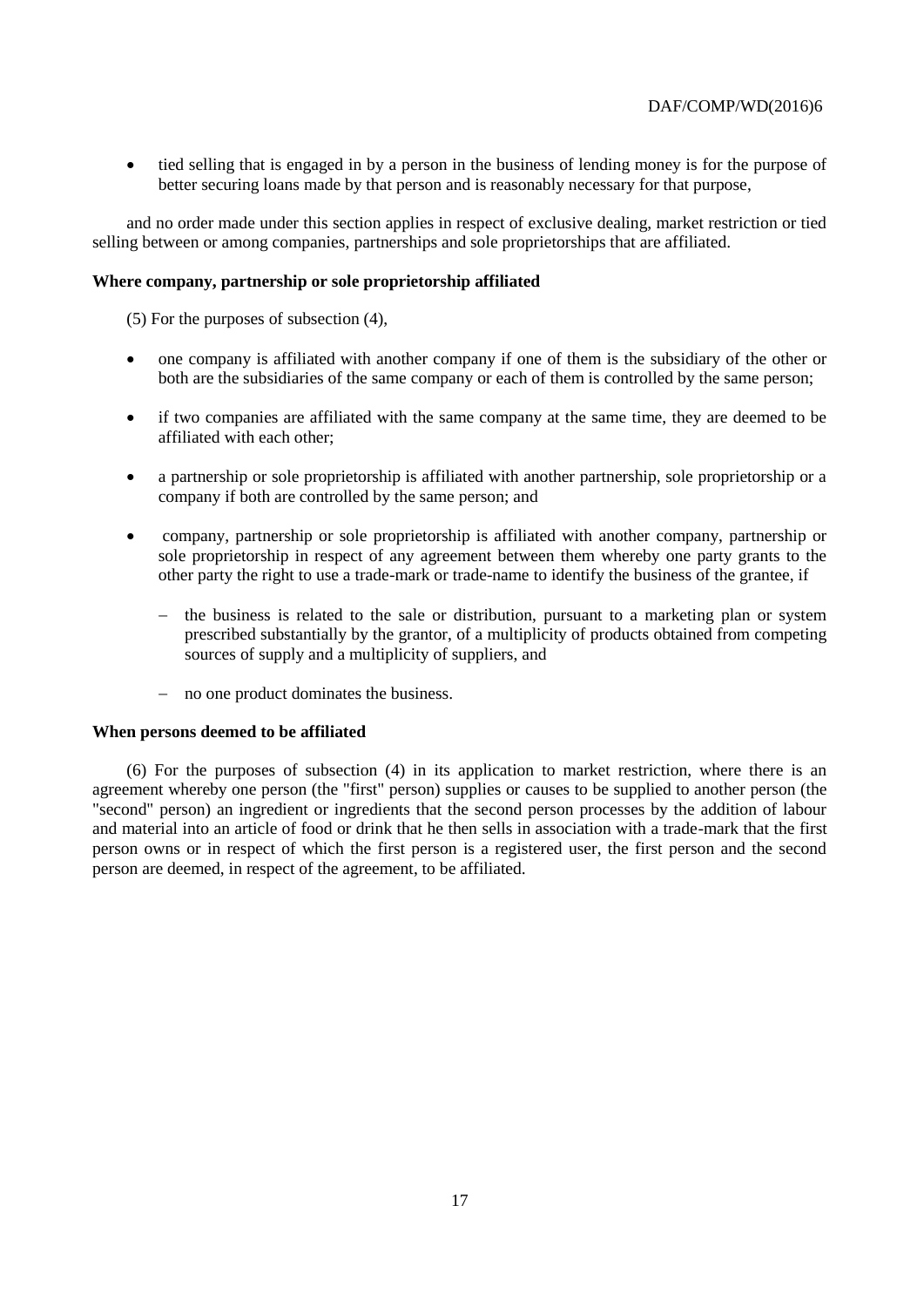## **Inferences**

(7) In considering an application by a person granted leave under section 103.1, the Tribunal may not draw any inference from the fact that the Commissioner has or has not taken any action in respect of the matter raised by the application.

## **Abuse of Dominant Position**

78 (1) For the purposes of section 79, anti-competitive act, without restricting the generality of the term, includes any of the following acts:

- squeezing, by a vertically integrated supplier, of the margin available to an unintegrated customer who competes with the supplier, for the purpose of impeding or preventing the customer's entry into, or expansion in, a market;
- acquisition by a supplier of a customer who would otherwise be available to a competitor of the supplier, or acquisition by a customer of a supplier who would otherwise be available to a competitor of the customer, for the purpose of impeding or preventing the competitor's entry into, or eliminating the competitor from, a market;
- freight equalization on the plant of a competitor for the purpose of impeding or preventing the competitor's entry into, or eliminating the competitor from, a market;
- use of fighting brands introduced selectively on a temporary basis to discipline or eliminate a competitor;
- pre-emption of scarce facilities or resources required by a competitor for the operation of a business, with the object of withholding the facilities or resources from a market;
- buying up of products to prevent the erosion of existing price levels;
- adoption of product specifications that are incompatible with products produced by any other person and are designed to prevent his entry into, or to eliminate him from, a market;
- requiring or inducing a supplier to sell only or primarily to certain customers, or to refrain from selling to a competitor, with the object of preventing a competitor's entry into, or expansion in, a market; and
- selling articles at a price lower than the acquisition cost for the purpose of disciplining or eliminating a competitor.
- and (k) [Repealed, 2009, c. 2, s. 427]
- (2) [Repealed, 2009, c. 2, s. 427]

## **Prohibition where abuse of dominant position**

79 (1) Where, on application by the Commissioner, the Tribunal finds that

• one or more persons substantially or completely control, throughout Canada or any area thereof, a class or species of business,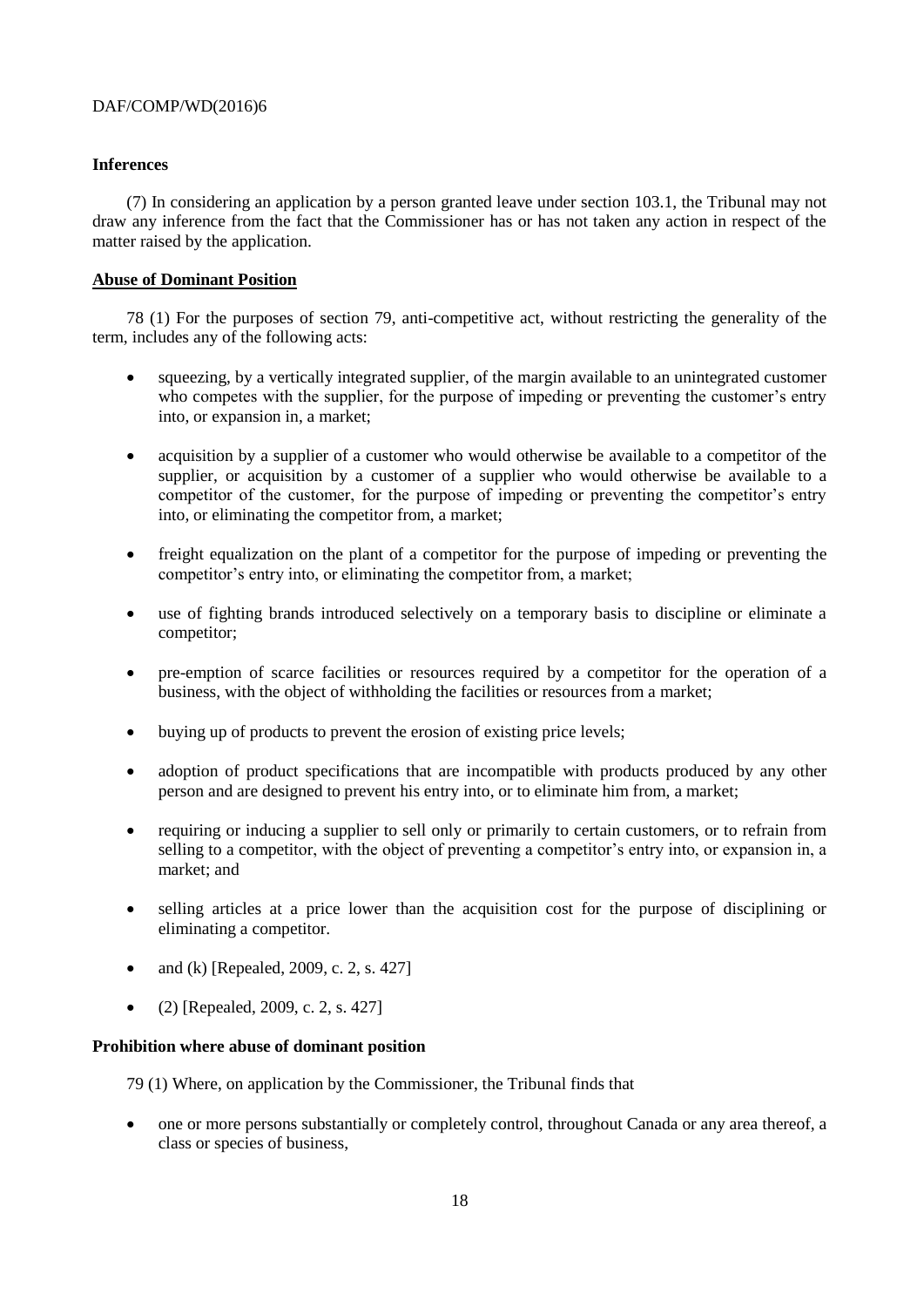- that person or those persons have engaged in or are engaging in a practice of anti-competitive acts, and
- the practice has had, is having or is likely to have the effect of preventing or lessening competition substantially in a market,

the Tribunal may make an order prohibiting all or any of those persons from engaging in that practice.

#### **Additional or alternative order**

(2) Where, on an application under subsection (1), the Tribunal finds that a practice of anticompetitive acts has had or is having the effect of preventing or lessening competition substantially in a market and that an order under subsection (1) is not likely to restore competition in that market, the Tribunal may, in addition to or in lieu of making an order under subsection (1), make an order directing any or all the persons against whom an order is sought to take such actions, including the divestiture of assets or shares, as are reasonable and as are necessary to overcome the effects of the practice in that market.

#### **Limitation**

(3) In making an order under subsection (2), the Tribunal shall make the order in such terms as will in its opinion interfere with the rights of any person to whom the order is directed or any other person affected by it only to the extent necessary to achieve the purpose of the order.

#### **Administrative monetary penalty**

(3.1) If the Tribunal makes an order against a person under subsection (1) or (2), it may also order them to pay, in any manner that the Tribunal specifies, an administrative monetary penalty in an amount not exceeding \$10,000,000 and, for each subsequent order under either of those subsections, an amount not exceeding \$15,000,000.

#### **Aggravating or mitigating factors**

(3.2) In determining the amount of an administrative monetary penalty, the Tribunal shall take into account any evidence of the following:

- the effect on competition in the relevant market;
- the gross revenue from sales affected by the practice;
- any actual or anticipated profits affected by the practice;
- the financial position of the person against whom the order is made:
- the history of compliance with this Act by the person against whom the order is made; and
- any other relevant factor.